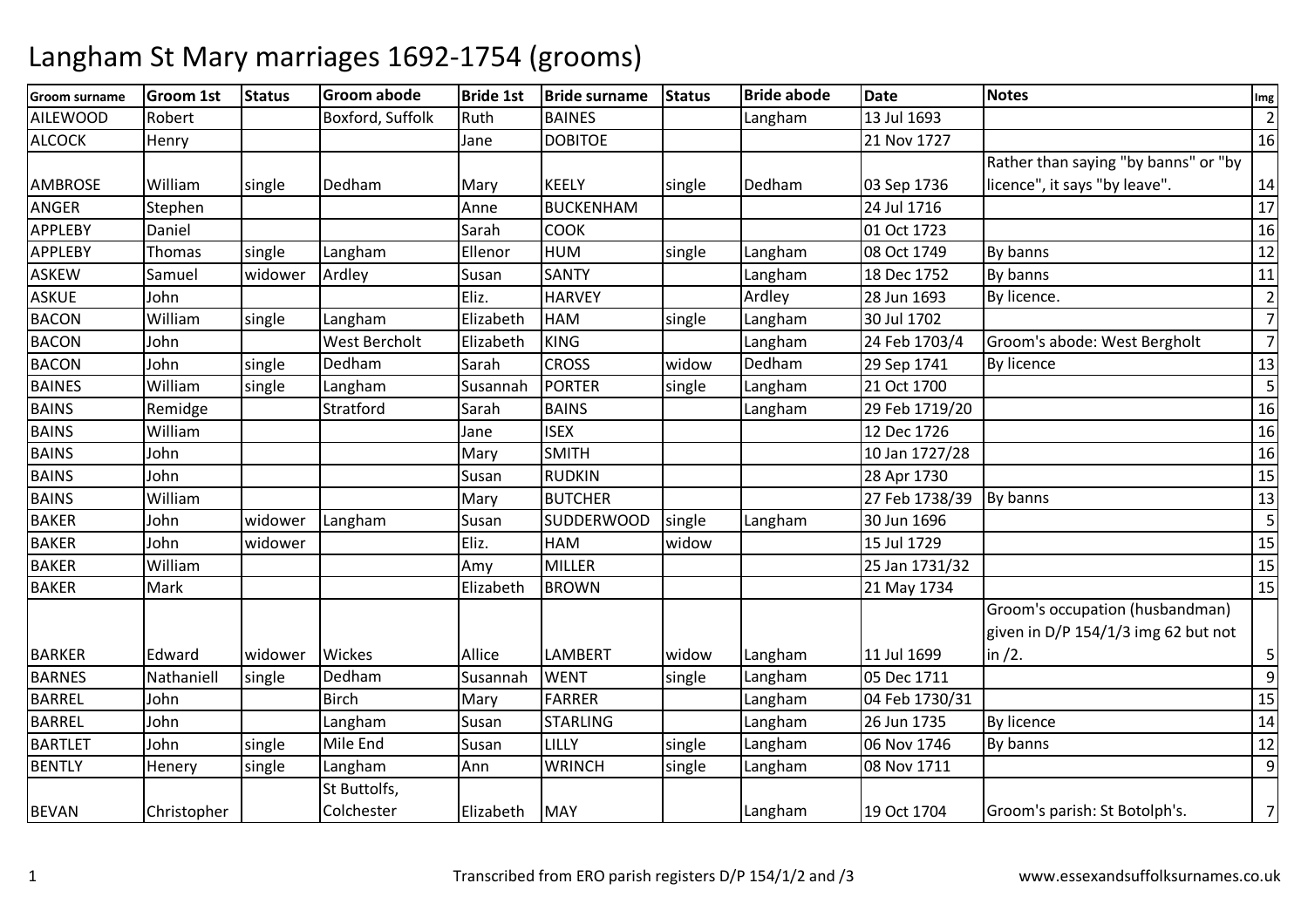#### **Groom surname Groom 1st Status Groom abode Bride 1st Bride surname Status Bride abode Date Notes Img** BEVERLEY Thomas St Mary's, ColchesterSusanna **MUNSON** Langham<br>
single Langham 26 Feb 1716/17 2<br>30 Oct 1693 2 BLEWETT Nathaniell single LanghamLangham Susanna STOW<br>Ardleigh Elizabeth ENGLI: single Langham 30 Oct 1693 <sup>2</sup> BLOMFIELSamuel Widower Elizabeth<br>Mary ENGLISHENGLISH widow<br>YOUNGS Dedham<br>Langham m 18 Sep 1746 By licence 12<br>
12 Sep 1746 By licence BLOMFIELDD Samuel | Ardley | Mary YOUNGS | Langham m 15 Dollard 1732 15<br>By licence. Not clear if groom is also BLOOMFIELD Henry Susannah BLOOMFIELD Dedham14 Sep 1738<br>21 Sep 1741 of Dedham.. 13 13 BLOYES Johnn widower Rebecca DINES | 21 Sep 1741 By banns | 13 BLOYSE John Eliz. HINDS 31 Mar 1730 <sup>15</sup> BLYTHH Samuel single Mary HOLDIN N Single 13 BLYTH Samuel **Martha** BLYTH **BLYTH** 1 1 28 Mar 1749 By banns. The groom is Samuel Blyth junrr  $12$ BLYTH Thomas single Anne GLANFIELD single 104 Oct 1749 20 Oct 1730 By banns. The groom is Mr Thomas Blyth. $\sim$  12  $\overline{15}$ BOARDMANN Tho. 15 BOND Williamm Ardleigh Sarah WENT Langham 16 Apr 1734 By banns 15 BORNE William William Mary PHILIPS Dedham Dedham 14 08 Oct 1734 Not clear if groom is also of Dedham 14<br>Langham 22 Feb 1736/37 By banns 14 **BRETTON** N Austen Boxsted Mary CULF Langham 22 Feb 1736/37 By banns 14<br>26 Oct 1732 By banns 15 BRIANT William Mary GLANFIELD 26 Oct 1732 By banns <sup>15</sup> BRIDGEMANThomas single Dedham<br>Step. m 14 Hannah GLANFIELD single Dedham 14 Apr 1736 By licence 14 Apr 174 Apr 174 Apr 174 By licence 14 Apr 174 Apr 174 Apr 174 Apr 174 Apr 174 Apr 174 Apr 174 Apr 174 Apr 174 Apr 174 Apr 174 Apr 174 Apr 174 Apr 175 Apr 176 Ap BROWNN Step. Anne MUNKIN 25 Sep 1718 By licence 16 BROWNEJames Iwidower Ardleigh ElizabethJOLLEY widow<br>SADLER Langham14 Jun 1709<br>22 Oct 1735 914 **BRUCE**  Samuel Mary SADLERR 22 Oct 1735 By banns 14 **BRUCE** Daniel single e | Mary YOUNGS | single | 21 Dec 1735 21 Dec 1735 By banns 14 BUCKENHAM Simon single Langham Elizabeth GENNINGS single Langham 11 Oct 1711 913 BUMBYAbraham<br>Tho. m Langham Sarah HAMMOND Langham 17 Jan 1739/40 By banns 13<br>13 Mac 17 Jan 1739/40 By banns 13 BURGISS Tho. widower Margaret HINDS | 21 Sep 1730 21 Sep 1730 By banns.<br>05 Oct 1724 By licence 16 BURTONN Edward Emset, Suffolk Margaret HOLDEN Langham m 05 Oct 1724 By licence 16 and 16 BUTCHER William single Langham Ann WENLOCK single Langham 14 May 1696 <sup>5</sup> BUTCHER Williamm widower Langham Jane FROST Langham 15 Dec 1702<br>Langham Langham Langham Langham 15 Dec 1702 7 9BUTCHER Williamm |widower |Langham | Elizabeth | SALMON | widow | Langham | 13 Feb 1710/11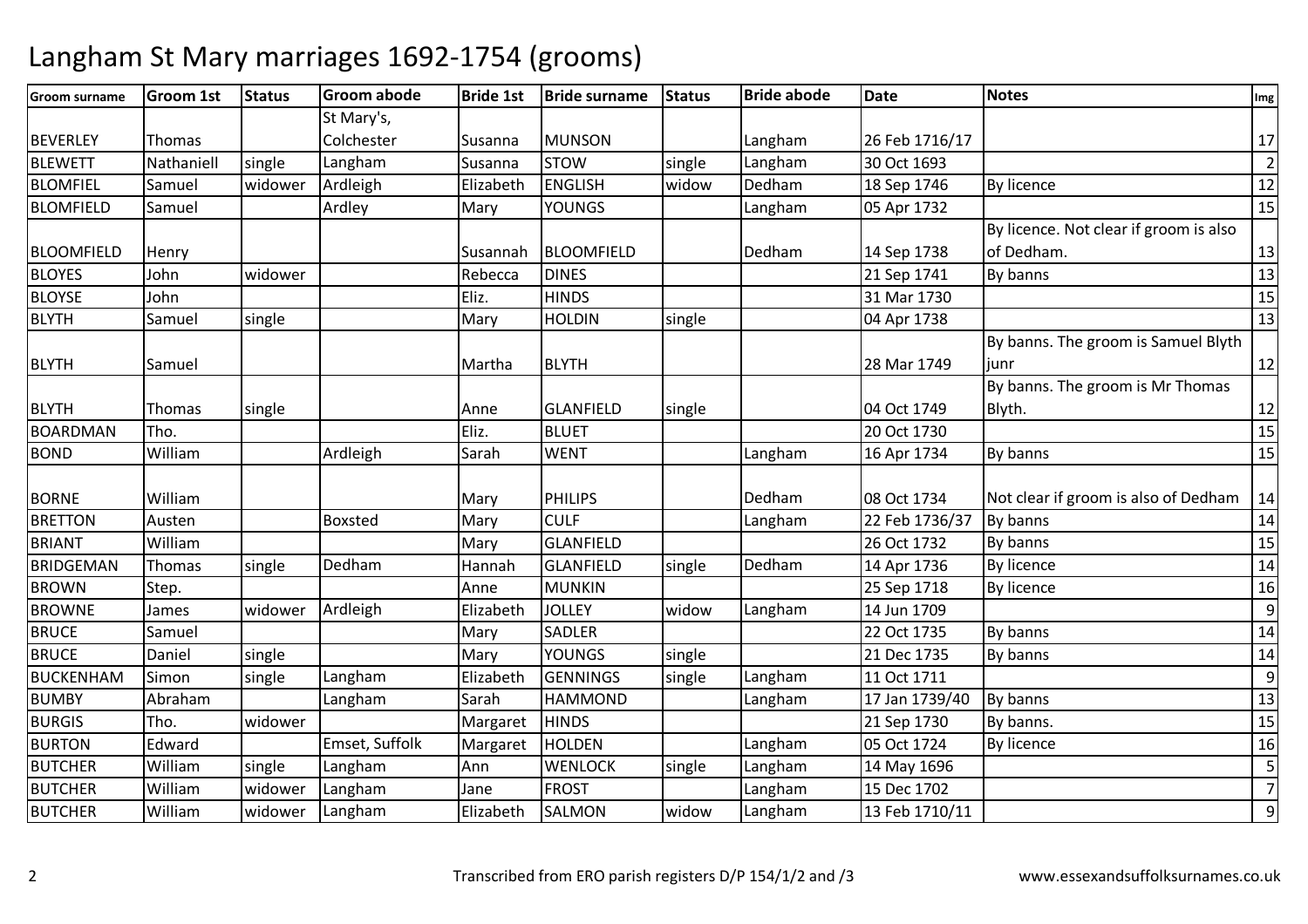| <b>Groom surname</b> | <b>Groom 1st</b> | <b>Status</b> | <b>Groom abode</b> | <b>Bride 1st</b> | <b>Bride surname</b> | <b>Status</b> | <b>Bride abode</b> | <b>Date</b>    | <b>Notes</b>                                                                                                    | Img             |
|----------------------|------------------|---------------|--------------------|------------------|----------------------|---------------|--------------------|----------------|-----------------------------------------------------------------------------------------------------------------|-----------------|
|                      |                  |               |                    |                  |                      |               |                    |                |                                                                                                                 |                 |
|                      |                  |               |                    |                  |                      |               |                    |                | Were married at Stratford church                                                                                |                 |
| <b>BUTCHER</b>       | John             |               |                    | Sarah            | <b>HOWGUGO</b>       |               | Langham            | 20 May 1716    | (not clear if groom also of Langham)                                                                            | 17              |
| <b>CABBORN</b>       | George           | widower       | Dedham             | Margaret         | <b>RUDKIN</b>        | widow         | Langham            | 07 Mar 1735/36 | By licence                                                                                                      | 14              |
|                      |                  |               | St Leonard's,      |                  |                      |               |                    |                | Statuses on img 59 of D/P 154/1/3,<br>not in 2. A word beside the groom's<br>name seems to give his occupation, |                 |
| <b>CALLAWAY</b>      | Richard          | widower       | Colchester         | Mary             | <b>HARRIS</b>        | single        | Langham            | 14 Aug 1705    | but hard to read - porter?                                                                                      | $\overline{7}$  |
| CANVIL               | Solomon          | single        | Grinstead          | Abigail          | <b>DOWNSING</b>      | single        |                    | 27 Nov 1750    | By licence                                                                                                      | 11              |
| <b>CARVER</b>        | Tho.             |               | Ardleigh           | Hannah           | <b>KING</b>          |               | Langham            | 27 Mar 1722    |                                                                                                                 | 16              |
| <b>CARVER</b>        | Joseph           |               | Little Clackton    | Martha           | <b>MARTIN</b>        |               | Wheely             | 28 Sep 1738    | By licence                                                                                                      | 13              |
| CARY                 | William          | single        | Ardleigh           | Martha           | <b>COOPER</b>        | widow         | Ardleigh           | 08 May 1741    | By licence                                                                                                      | 13              |
| CASON                | <b>Thomas</b>    | single        | Langham            | Elizabeth        | <b>WHEYLEY</b>       | single        | Langham            | 30 Jul 1748    | By banns                                                                                                        | 12              |
| <b>CHAPLIN</b>       | Ab.              | single        | Langham            | Frances          | <b>SADLER</b>        | single        | Langham            | 02 Nov 1693    |                                                                                                                 | $\overline{2}$  |
| <b>CHAPLIN</b>       | James            |               | Ardleigh           | Alice            | <b>WENT</b>          |               | Langham            | 24 Dec 1730    |                                                                                                                 | 15              |
| <b>CLAY</b>          | Samuel           |               | Grinsted           | Mary             | <b>YOUNG</b>         |               | Langham            | 26 Jan 1747/48 | By licence                                                                                                      | 12              |
| <b>CLIFFORD</b>      | Robert           |               | Ardleigh           | Jane             | <b>DOBBITO</b>       |               | Langham            | 11 Aug 1743    | By banns                                                                                                        | $\overline{12}$ |
| <b>COARDER</b>       | Thomas           | single        | Ardleigh           | Mary             | COOK                 | single        | Langham            | 01 Oct 1751    | By banns                                                                                                        | 11              |
| <b>COCKERELL</b>     | John             | widower       | Dedham             | Mary             | <b>ANGER</b>         | single        | Dedham             | 07 Jun 1711    |                                                                                                                 | $\overline{9}$  |
| COLE                 | Daniel           |               |                    | Martha           | SHERMAN              |               |                    | 08 Apr 1729    |                                                                                                                 | 15              |
| <b>COLE</b>          | Samuel           |               |                    | Elizabeth        | <b>DAVIS</b>         |               |                    | 30 Jul 1738    | By banns                                                                                                        | $\overline{13}$ |
| COLE                 | William          | single        | Dedham             | Susan            | <b>HOY</b>           | widow         | Dedham             | 10 Dec 1747    | By licence                                                                                                      | 12              |
|                      |                  |               | New Buckenham,     |                  |                      |               |                    |                | Day of month lost on torn page edge<br>on img 2 but repeated on img 3 with                                      |                 |
| <b>COLLMAN</b>       | Tho.             |               | Suffolk            | Deborah          | SHEAREMAN            |               | Dedham             | 02 Sep 1694    | date in full.                                                                                                   | $\overline{2}$  |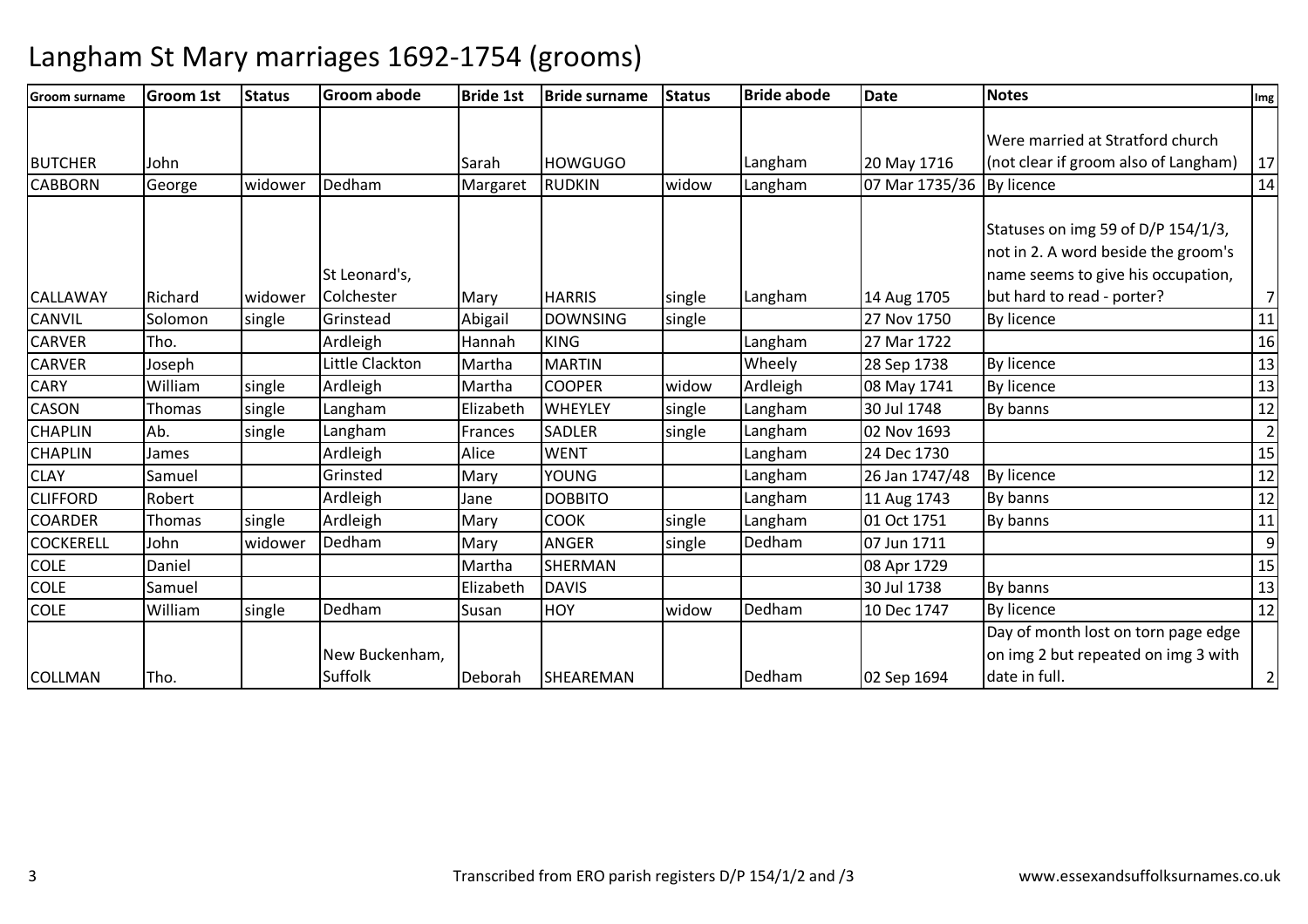| <b>Groom surname</b> | <b>Groom 1st</b> | <b>Status</b> | <b>Groom abode</b> | <b>Bride 1st</b> | <b>Bride surname</b> | Status | <b>Bride abode</b>          | <b>Date</b>    | <b>Notes</b>                           | Img                     |
|----------------------|------------------|---------------|--------------------|------------------|----------------------|--------|-----------------------------|----------------|----------------------------------------|-------------------------|
|                      |                  |               |                    |                  |                      |        |                             |                | Hugh and Ann are apparently great-     |                         |
|                      |                  |               |                    |                  |                      |        |                             |                | grandparents of the artist John        |                         |
|                      |                  |               |                    |                  |                      |        |                             |                | Constable. The register only says      |                         |
|                      |                  |               |                    |                  |                      |        |                             |                | "Bewers" for Hugh's abode - doesn't    |                         |
|                      |                  |               |                    |                  |                      |        |                             |                | say whether Hugh lived in Mount        |                         |
|                      |                  |               |                    |                  |                      |        |                             |                | Bures (Essex) or Bures St Mary         |                         |
| <b>CONSTABLE</b>     | Hugh             |               | <b>Bewers</b>      | Ann              | <b>TAYLOR</b>        |        | Earles Colne                | 13 Aug 1695    | (Suffolk).                             | 4                       |
| <b>COOK</b>          | Anthonie         | widower       |                    | Hannah           | <b>NOOTH</b>         | widow  |                             | 24 Apr 1711    |                                        | $\overline{9}$          |
| <b>COOK</b>          | John             |               |                    | Mary             | <b>HINDS</b>         |        |                             | 22 Apr 1728    |                                        | 16                      |
|                      |                  |               | St Mary Magdalen,  |                  |                      |        |                             |                |                                        |                         |
| <b>COOK</b>          | Jos.             | widower       | Colchester         | Susannah         | <b>DOWNS</b>         | single | Langham                     | 16 Oct 1733    | By banns                               | 15                      |
| <b>COOK</b>          | John             |               | Lawford            | Martha           | <b>RUDKIN</b>        |        | Dedham                      | 13 Nov 1744    | By banns                               | 12                      |
| <b>COSINS</b>        | Nathanael        |               | Assington          | Rose             | <b>BLYTH</b>         |        |                             | 25 Sep 1735    | <b>By licence</b>                      | 14                      |
|                      |                  |               |                    |                  |                      |        |                             |                | Married by a Licence at Ardleigh       |                         |
| <b>CURTIS</b>        | Cornelius        |               |                    | Deborah          | <b>BAINES</b>        |        |                             | 10 Sep 1717    | Church                                 | 16                      |
| <b>CURTYS</b>        | Cornelius        |               | <b>Boxtead</b>     | Eliz.            | <b>BLOYS</b>         |        | Langham                     | 11 Jun 1713    | Appears in D/P 154/1/3 but not in /2.  | 52                      |
| <b>CUTCHEE</b>       | John             | single        | Langham            | Anna             | <b>BUCKENHAM</b>     | widow  | Langham                     | 17 May 1697    |                                        | 5                       |
| <b>CUTCHEE</b>       | Daniell          | single        | Langham            | Sarah            | <b>HAM</b>           | single | Langham                     | 15 Apr 1706    |                                        | $\overline{z}$          |
|                      |                  |               |                    |                  |                      |        |                             |                | By licence. Not clear if groom is also |                         |
| <b>CUTTING</b>       | John             | single        |                    | Mary             | <b>POWELL</b>        | widow  | Dedham                      | 03 May 1753    | of Dedham.                             | 10                      |
| <b>DAINES</b>        | John             |               |                    | Lydia            | <b>BEARDWELL</b>     |        |                             | 20 Dec 1725    | <b>By licence</b>                      | 16                      |
| <b>DANILS</b>        | John             |               | Ardleigh           | Eliz.            | <b>KING</b>          |        |                             | 09 Oct 1716    |                                        | $\overline{17}$         |
| <b>DEANE</b>         | Marshal          | single        | Colchester         | Elizabeth        | <b>HARPER</b>        | single | Dedham                      | 03 Mar 1697/98 |                                        | 5                       |
| <b>DEATH</b>         | Thomas           | widower       | Langham            | Sarah            | <b>SEABORNE</b>      | widow  | Langham                     | 28 Sep 1696    |                                        | $\overline{\mathbf{5}}$ |
| <b>DEATH</b>         | John             | single        | Manningtree        | Margaret         | <b>MANHOOD</b>       | widow  | Manningtree                 | 19 Jun 1737    | <b>By licence</b>                      | 13                      |
| <b>DINES</b>         | John             |               |                    | Rebecca          | <b>SHOCKFORD</b>     |        |                             | 30 Mar 1733    | By banns                               | 15                      |
| <b>DOBARTER</b>      | William          | single        | Langham            | Elizabeth        | <b>STARLING</b>      | single | Langham                     | 12 Jun 1753    | By banns                               | 10                      |
| <b>DOBITOE</b>       | William          |               | Langham            | Elizabeth        | <b>BACON</b>         |        | Langham                     | 21 Oct 1705    |                                        | $\overline{7}$          |
| <b>DORMAN</b>        | John             | single        | Dedham             | Martha           | <b>COOPER</b>        | single | Higham, Suffolk 16 May 1753 |                | By licence                             | 10                      |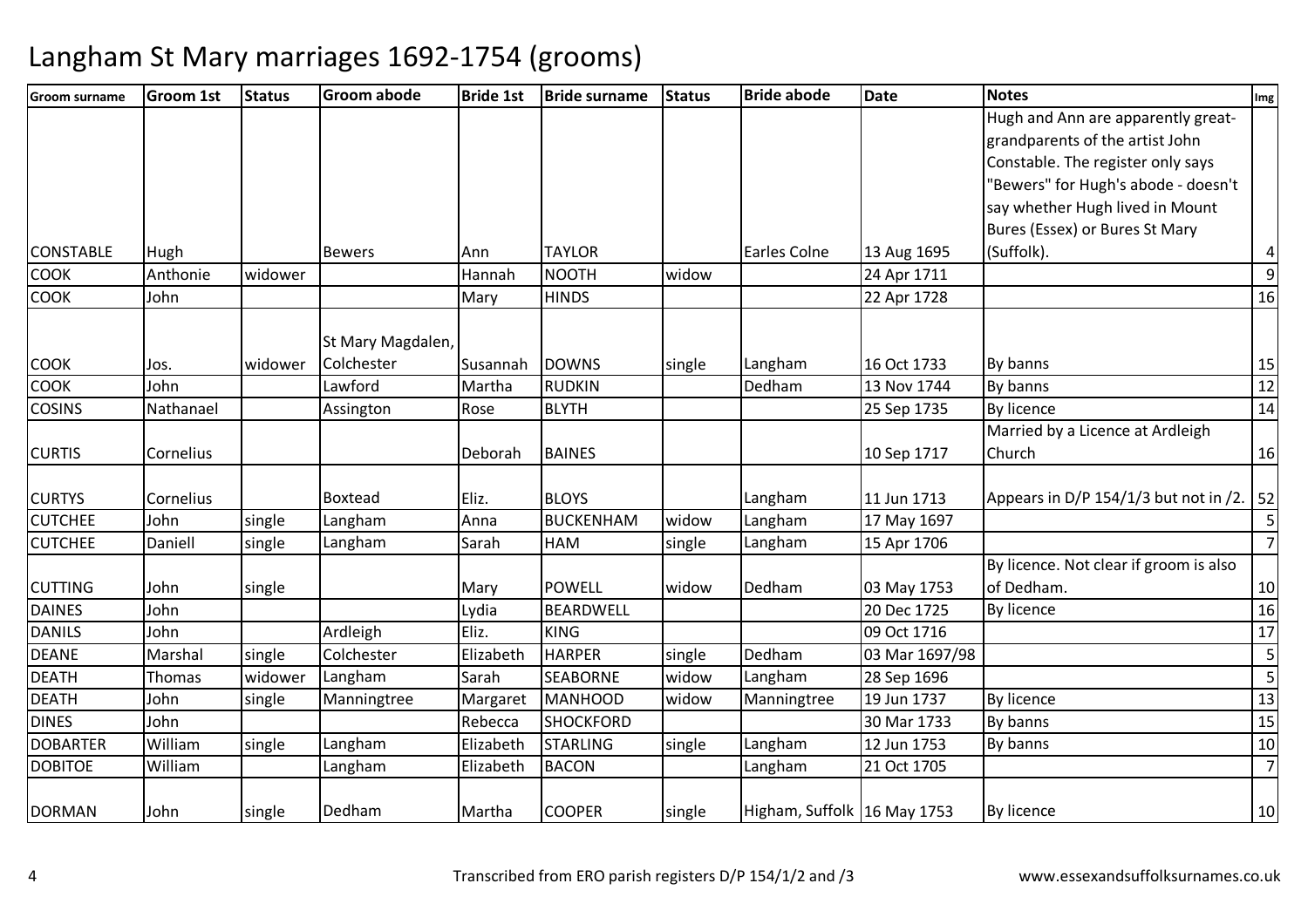| Groom surname  | <b>Groom 1st</b> | <b>Status</b> | <b>Groom abode</b> | <b>Bride 1st</b> | <b>Bride surname</b> | <b>Status</b> | <b>Bride abode</b> | <b>Date</b>    | <b>Notes</b>                                                               | Img            |
|----------------|------------------|---------------|--------------------|------------------|----------------------|---------------|--------------------|----------------|----------------------------------------------------------------------------|----------------|
|                |                  |               |                    |                  |                      |               |                    |                | By licence (not clear if groom is also                                     |                |
| <b>DOUCETT</b> | John             |               |                    | Mary             | <b>JOLLY</b>         |               | Stratford          | 12 Jan 1715/16 | of Stratford)                                                              | 17             |
| <b>DOWNES</b>  | Joseph           | widower       | Langham            | Sarah            | <b>RAND</b>          | widow         | Langham            | 25 Jun 1695    |                                                                            | $\overline{4}$ |
| <b>DOWNES</b>  | William          |               | Langham            | Mary             | <b>FENNER</b>        |               | Langham            | 09 Aug 1702    |                                                                            | $\overline{7}$ |
| <b>DOWNES</b>  | Joseph           | single        | Langham            | Elizabeth        | <b>SALMON</b>        | single        | Langham            | 15 Oct 1702    |                                                                            | $\overline{7}$ |
| <b>DOWNES</b>  | Robert           | widower       | Langham            | Mary             | PRATT                |               | Langham            | 03 Aug 1704    |                                                                            | $\overline{7}$ |
| <b>DOWNES</b>  | John             | widower       | Langham            | Ellen            | <b>BUTCHER</b>       | widow         | Langham            | 28 Aug 1711    |                                                                            | $\overline{9}$ |
|                |                  |               |                    |                  |                      |               |                    |                | Banns published in both parishes.<br>(record of a marriage or of the banns |                |
|                |                  |               |                    |                  |                      |               |                    |                | being posted?) (Found in D/P                                               |                |
| <b>DOWNES</b>  | Joseph           |               | <b>Boxtead</b>     | Mary             | <b>FARMER</b>        |               | Langham            | 15 Apr 1714    | 154/1/3, not in /2)                                                        | 49             |
| <b>DOWNS</b>   | James            |               | Dedham             | Elizabeth        | LEWIS                |               |                    | 02 Oct 1735    | By banns                                                                   | 14             |
| <b>DOWSE</b>   | Daniel           | widower       | Ardleigh           | Elizabeth        | <b>NEVARD</b>        |               | Langham            | 17 Sep 1751    | By banns                                                                   | 11             |
|                |                  |               |                    |                  |                      |               | Little Bromley,    |                | By licence. (not clear if groom is also                                    |                |
| <b>EAGLE</b>   | James            |               |                    | Mary             | <b>BLOISE</b>        |               | Essex              | 17 Feb 1736/37 | of Little Bromley)                                                         | 14             |
| <b>EDGAR</b>   | John             |               |                    | Priscilla        | <b>BAKER</b>         |               |                    | 07 Dec 1716    | By licence                                                                 | 17             |
| <b>EDWARDS</b> | William          |               | Little Horsley     | Eliz.            | <b>SADLER</b>        |               |                    | 11 Nov 1718    | Groom's abode: Little Horkesley                                            | 16             |
| <b>EDWARDS</b> | Matthew          |               |                    | Elizabeth        | <b>BURGASS</b>       | widow         |                    | 02 Feb 1741/42 | By banns                                                                   | 13             |
| <b>ELLIS</b>   | Thomas           | single        | Dedham             | Susannah         | <b>MIXER</b>         | single        | Dedham             | 21 Sep 1739    | <b>By licence</b>                                                          | 13             |
| <b>FARMER</b>  | James            | widower       | Langham            | Elizabeth        | <b>RASHER</b>        |               | Langham            | 29 Sep 1702    |                                                                            | $\overline{7}$ |
| <b>FARRER</b>  | Thomas           |               | Langham            | Elizabeth        | <b>STRINGER</b>      |               | Langham            | 13 Aug 1704    |                                                                            | $\overline{7}$ |
|                |                  |               |                    |                  |                      |               |                    |                | Groom's status in D/P 154/1/3, img                                         |                |
| FARRER         | John             | single        | Langham            | Elizabeth        | <b>BARNES</b>        | widow         | Langham            | 28 Dec 1704    | 59, not in /2.                                                             | $\overline{7}$ |
| <b>FARRER</b>  | John             |               |                    | Eliz.            | <b>ABBOT</b>         |               |                    | 18 Feb 1723/24 |                                                                            | 16             |
| FARROW         | Nat.             |               |                    | Eliz.            | <b>DOWNES</b>        |               |                    | 24 Apr 1728    |                                                                            | 16             |
| <b>FARROW</b>  | Isaac            |               |                    | Elizabeth        | <b>RUDKIN</b>        |               |                    | 28 Sep 1731    |                                                                            | 15             |
| <b>FARROW</b>  | Tho.             |               |                    | Margaret         | <b>WALLIS</b>        |               |                    | 04 Nov 1731    |                                                                            | 15             |
| <b>FARROW</b>  | James            |               |                    | Hannah           | <b>WALLIS</b>        |               |                    | 04 Dec 1735    | By banns                                                                   | 14             |
| <b>FENNER</b>  | Robert           | widower       | Langham            | Sarah            | <b>GROOM</b>         | widow         | Langham            | 16 Nov 1699    |                                                                            | 5              |
|                |                  |               | St James,          |                  |                      |               |                    |                |                                                                            |                |
| <b>FINCH</b>   | Robert           | single        | Colchester         | Hannah           | <b>BLOIS</b>         | single        | Langham            | 25 Jan 1736/37 | By licence                                                                 | 14             |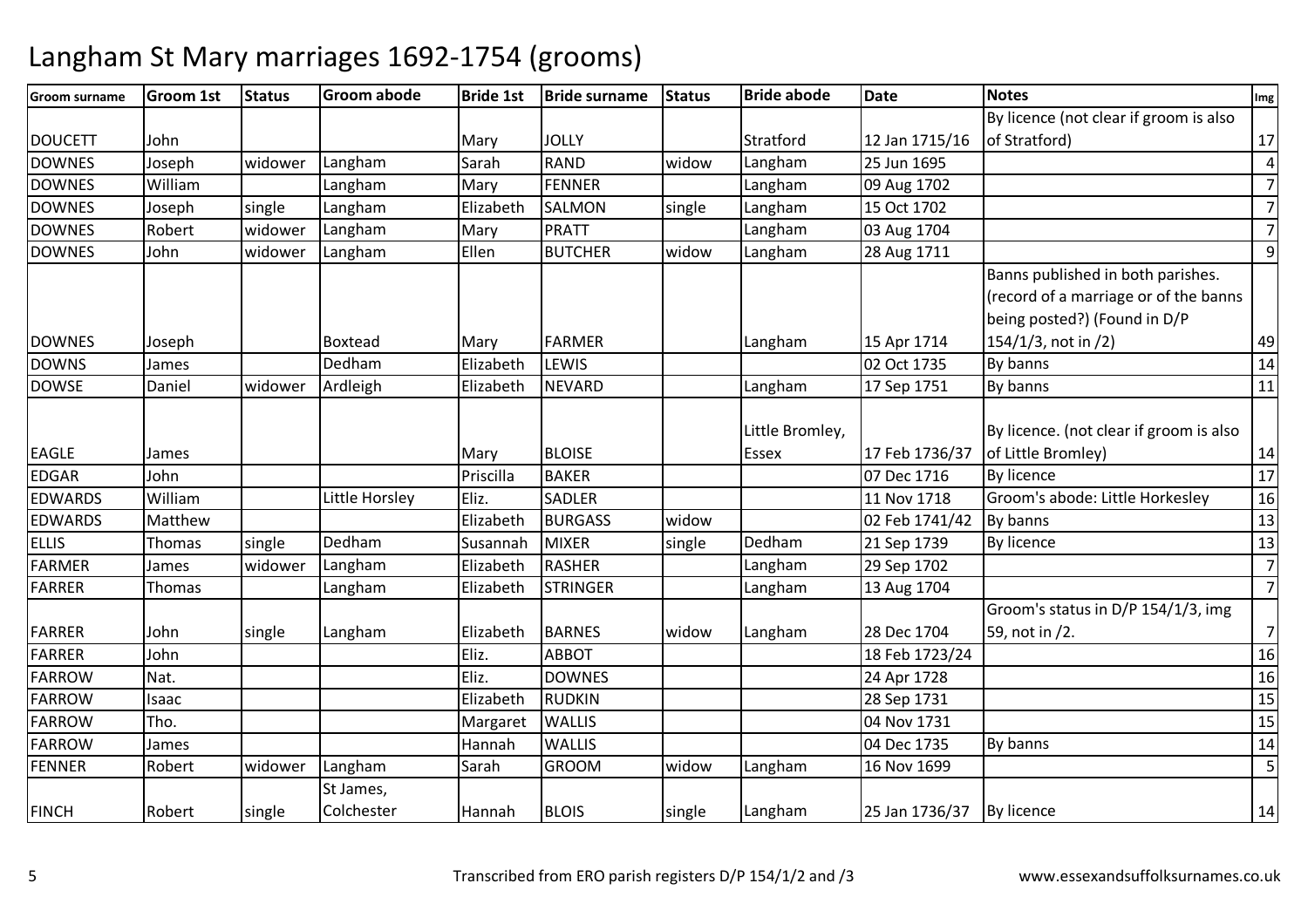| <b>Groom surname</b> | Groom 1st | <b>Status</b> | <b>Groom abode</b> | <b>Bride 1st</b> | <b>Bride surname</b> | <b>Status</b> | <b>Bride abode</b>    | Date           | <b>Notes</b>                                                                   | Img             |
|----------------------|-----------|---------------|--------------------|------------------|----------------------|---------------|-----------------------|----------------|--------------------------------------------------------------------------------|-----------------|
| <b>FISHER</b>        | Abraham   |               | Ardleigh           | Mary             | <b>APPLEBY</b>       |               | Langham               | 21 Apr 1717    |                                                                                | 17              |
| <b>FRANCIS</b>       | Tho.      |               |                    | Anne             | <b>MANHOOD</b>       |               |                       | 02 Jan 1726/27 |                                                                                | 16              |
| <b>FRANCIS</b>       | John      |               |                    | Elizabeth        | <b>BARTON</b>        |               |                       | 26 May 1729    |                                                                                | 15              |
| <b>FRANCIS</b>       | Thomas    | widower       | Langham            | Susan            | <b>TAYLOUR</b>       | single        | Langham               | 04 Oct 1749    | By banns                                                                       | 12              |
| <b>FROST</b>         | Peter     |               | Freton             | Martha           | <b>RUDKIN</b>        |               | Langham               | 20 Sep 1741    | By licence (groom abode might be<br>Freston, which is just outside Ipswich) 13 |                 |
| <b>GILWATER</b>      | James     |               | Langham            | Mary             | <b>ALASTON</b>       |               | Langham               | 15 Dec 1744    | By banns                                                                       | 12              |
| <b>GREAT</b>         | Charles   |               |                    | Mary             | <b>EDWARDS</b>       |               | Colchester            | 03 May 1751    | By licence. Not clear if the groom is<br>also of Colchester.                   | 11              |
| <b>GRIGSON</b>       | Daniel    | single        | Kirby              | Elizabeth        | <b>BLOYCE</b>        | single        | Langham               | 20 Feb 1754    | By banns                                                                       | 10              |
| <b>GRIMWOOD</b>      | Jeremiah  |               | <b>Stoke</b>       | Martha           | <b>YELL</b>          |               |                       | 14 Apr 1730    |                                                                                | 15              |
| <b>GROVE</b>         | William   | single        | Langham            | Hester           | <b>DOBITOE</b>       | single        | Langham               | 15 Apr 1697    |                                                                                | 5               |
| <b>GROVE</b>         | Samuel    |               |                    | Eliz.            | <b>CURTIS</b>        |               |                       | 22 Feb 1731/32 | By banns                                                                       | 15              |
| <b>GROVE</b>         | Will.     | widower       |                    | Mary             | <b>SMITH</b>         | single        |                       | 20 Nov 1733    | By banns                                                                       | 15              |
| <b>GROVE</b>         | William   | widower       | Langham            | Elizabeth        | <b>YOUNG</b>         | single        | Langham               | 02 Sep 1736    | By licence                                                                     | 14              |
| <b>GROVE</b>         | William   | single        | Langham            | Mary             | <b>BLYTH</b>         | single        | Langham               | 20 Dec 1750    | By licence                                                                     | 11              |
| <b>GROVES</b>        | William   |               |                    | Hannah           | <b>RUDKIN</b>        |               |                       | 12 Oct 1721    |                                                                                | 16              |
| <b>GROVES</b>        | Joseph    |               | Langham            | Margaret         | <b>RUDKIN</b>        |               | Langham               | 31 Mar 1730    |                                                                                | 15              |
| <b>HAM</b>           | Enock     |               | Langham            | Eliz.            | <b>HARRISON</b>      |               | Langham               | 20 Dec 1694    |                                                                                | $\overline{2}$  |
| HAM                  | John      | single        | Langham            | Elizabeth        | LEWIS                | single        | Langham               | 27 Oct 1696    |                                                                                | 5               |
| <b>HAM</b>           | John      | widower       | Langham            | Mary             | <b>BOTTEN</b>        | single        | Stratford,<br>Suffolk | 11 Sep 1700    | Groom's abode given in D/P 154/1/3,<br>img $61$ , but not in $/2$ .            | 5               |
| <b>HAM</b>           | Enoch     |               |                    | Susan            | LONG                 |               |                       | 25 Sep 1716    |                                                                                | $\overline{17}$ |
| HAM                  | Enoch     |               |                    | Hester           | <b>FARRER</b>        |               |                       | 21 Feb 1720/21 | The groom is Enoch Ham junr                                                    | 16              |
| HAM                  | Enoch     |               |                    | Elizabeth        | <b>SALMON</b>        |               |                       | 19 Feb 1722/23 |                                                                                | 16              |
| <b>HAM</b>           | Enoch     |               |                    | Mary             | <b>BAKER</b>         |               |                       | 02 May 1727    |                                                                                | 16              |
| <b>HAM</b>           | Abraham   |               | Dedham             | Sarah            | <b>MANNING</b>       |               | Lawford               | 10 Jun 1739    | <b>By licence</b>                                                              | 13              |
| <b>HAM</b>           | Abraham   | single        |                    | Elizabeth        | <b>GARNHAM</b>       | single        |                       | 20 Oct 1741    | By banns published at Dedham.                                                  | 13              |
| <b>HARRIS</b>        | William   |               | Langham            | Susannah         | <b>BURNBEE</b>       |               | Langham               | 11 Oct 1703    | Groom's occupation ("A poor servt.")<br>in D/P 154/1/3, img 61, not in /2.     | $\overline{7}$  |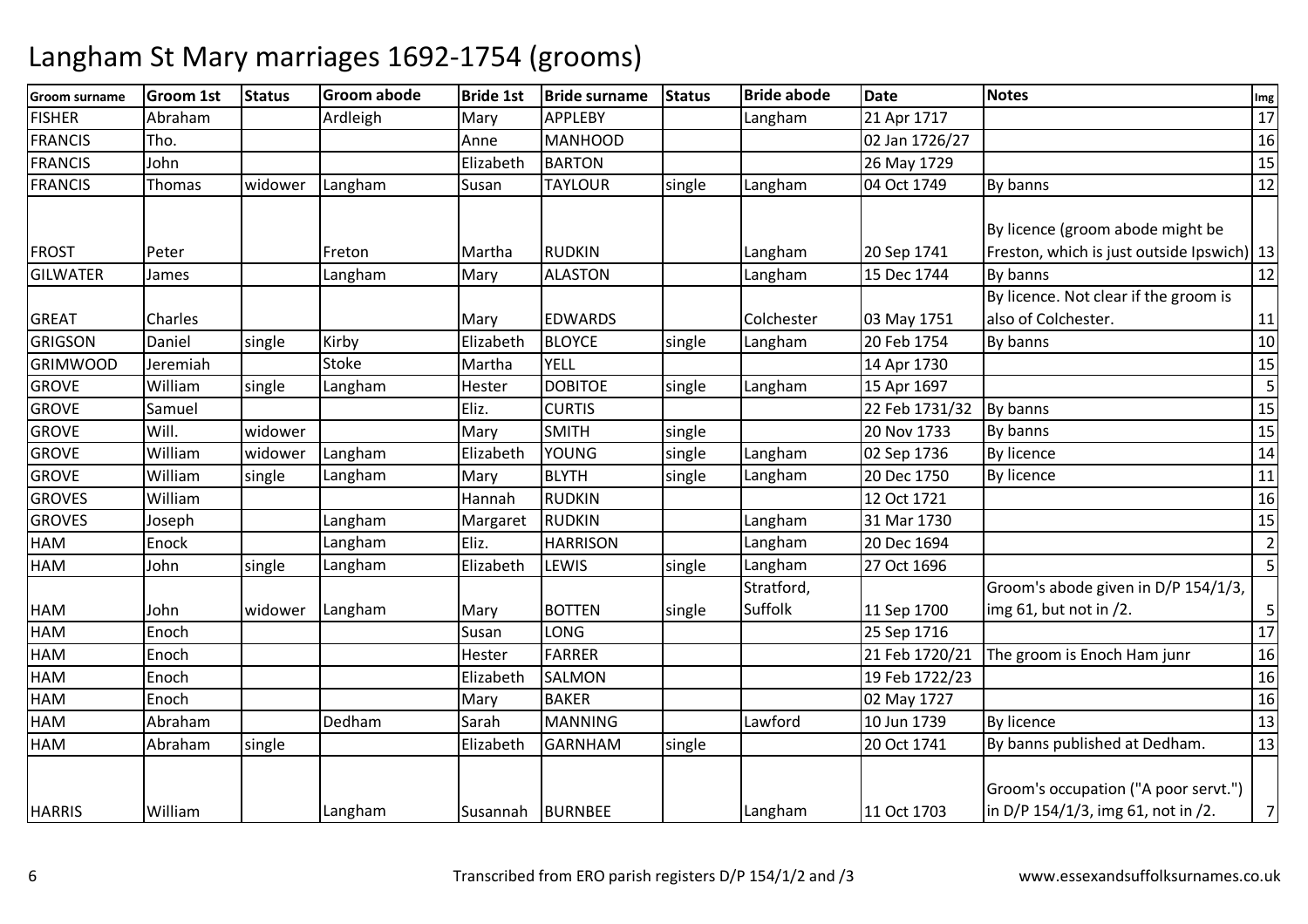| <b>Groom surname</b> | <b>Groom 1st</b> | <b>Status</b> | <b>Groom abode</b> | <b>Bride 1st</b> | <b>Bride surname</b> | <b>Status</b> | <b>Bride abode</b> | <b>Date</b>    | <b>Notes</b>                             | Img            |
|----------------------|------------------|---------------|--------------------|------------------|----------------------|---------------|--------------------|----------------|------------------------------------------|----------------|
| <b>HARRIS</b>        | George           |               |                    | Anne             | <b>UPSON</b>         |               |                    | 04 Jun 1716    |                                          | 17             |
| <b>HARRIS</b>        | George           |               |                    | Mary             | <b>SMITH</b>         |               |                    | 31 Aug 1732    | By banns                                 | 15             |
| <b>HART</b>          | Charles          | single        | Langham            | Sarah            | <b>FARROW</b>        | single        | Langham            | 28 Dec 1746    |                                          | 12             |
| <b>HILLS</b>         | James            |               |                    | Alice            | <b>BARKER</b>        |               |                    | 21 Sep 1721    |                                          | 16             |
| <b>HILLS</b>         | Samuel           |               |                    | Mary             | <b>WENT</b>          |               |                    | 14 Aug 1722    |                                          | 16             |
|                      |                  |               |                    |                  |                      |               |                    |                | Not clear if groom is also of Langham    |                |
|                      |                  |               |                    |                  |                      |               |                    |                | on img 2 but repeated on img 3           |                |
|                      |                  |               |                    |                  |                      |               |                    |                | where it says they were both of          |                |
| <b>HINDES</b>        | John             |               | Langham            | Hannah           | <b>WOOD</b>          |               | Langham            | 25 Oct 1694    | Langham.                                 | $\overline{2}$ |
|                      |                  |               |                    |                  |                      |               |                    |                | Bride's name give as "And a Certaine     |                |
|                      |                  |               |                    |                  |                      |               |                    |                | person called Martha Harris" (see        |                |
|                      |                  |               |                    |                  |                      |               |                    |                | also baptism of their child in 1703      |                |
|                      |                  |               |                    |                  |                      |               |                    |                | with similarly odd wording which         |                |
|                      |                  |               |                    |                  |                      |               |                    |                | might suggest Martha was                 |                |
| <b>HINDS</b>         | Nathaniell       |               | Langham            | Martha           | <b>HARRIS</b>        |               | Langham            | 25 Aug 1702    | unbaptised herself).                     | $\overline{7}$ |
| <b>HINDS</b>         | Jonathan         | single        | Langham            | Amie             | <b>FENNER</b>        | single        | Langham            | 24 Jan 1709/10 |                                          | $\overline{9}$ |
| <b>HINDS</b>         | Nat.             | widower       |                    | Eliz.            | <b>BAKER</b>         | widow         |                    | 30 Jun 1730    |                                          | 15             |
| <b>HINDS</b>         | Edward           |               |                    | Mary             | <b>WILEY</b>         |               |                    | 30 Nov 1748    | By banns                                 | 12             |
|                      |                  |               |                    |                  |                      |               |                    |                | By banns. Not clear if groom is also of  |                |
| <b>HINES</b>         | Jonathan         | widower       |                    | <b>Bridget</b>   | <b>SUTHERWOOD</b>    | single        | Langham            | 21 Oct 1753    | Langham.                                 | 10             |
|                      |                  |               |                    |                  |                      |               |                    |                | By licence (unclear if groom is of       |                |
| <b>HINSUM</b>        | James            |               |                    | Mary             | <b>JARROLD</b>       |               | Colchester         | 28 Dec 1724    | Colchester too)                          | 16             |
|                      |                  |               |                    |                  |                      |               |                    |                | Img 59 of D/P 154/1/3 gives the          |                |
|                      |                  |               |                    |                  |                      |               |                    |                | bride's status, but it doesn't appear in |                |
| <b>HOBBS</b>         | John             |               | Hadleigh           | Elizabeth        | <b>WINCH</b>         | widow         | Langham            | 24 Nov 1706    | /2.                                      | 7              |
| <b>HOLDING</b>       | Richard          | single        | Langham            | Mary             | <b>PLAMPIN</b>       | single        | Langham            | 09 Nov 1707    |                                          | $\overline{9}$ |
| <b>HOW</b>           | Robert           | single        | Langham            | Martha           | <b>BLYTH</b>         | single        | Langham            | 16 Nov 1699    |                                          | $\overline{5}$ |
| HOW                  | Robert           |               | Langham            | Elizabeth        | <b>WELLS</b>         |               | Langham            | 03 Feb 1714/15 |                                          | 17             |
| <b>HOW</b>           | Edw.             |               | Ardleigh           | Sarah            | LEWIS                |               | Langham            | 12 Feb 1717/18 |                                          | 16             |
| <b>HOWARD</b>        | John             |               |                    | Sarah            | <b>HAM</b>           |               |                    | 12 Nov 1722    |                                          | 16             |
| <b>HUDSON</b>        | Samuell          | single        | Dedham             | Mary             | <b>THOMSON</b>       | single        | Langham            | 14 Nov 1699    |                                          | 5 <sub>l</sub> |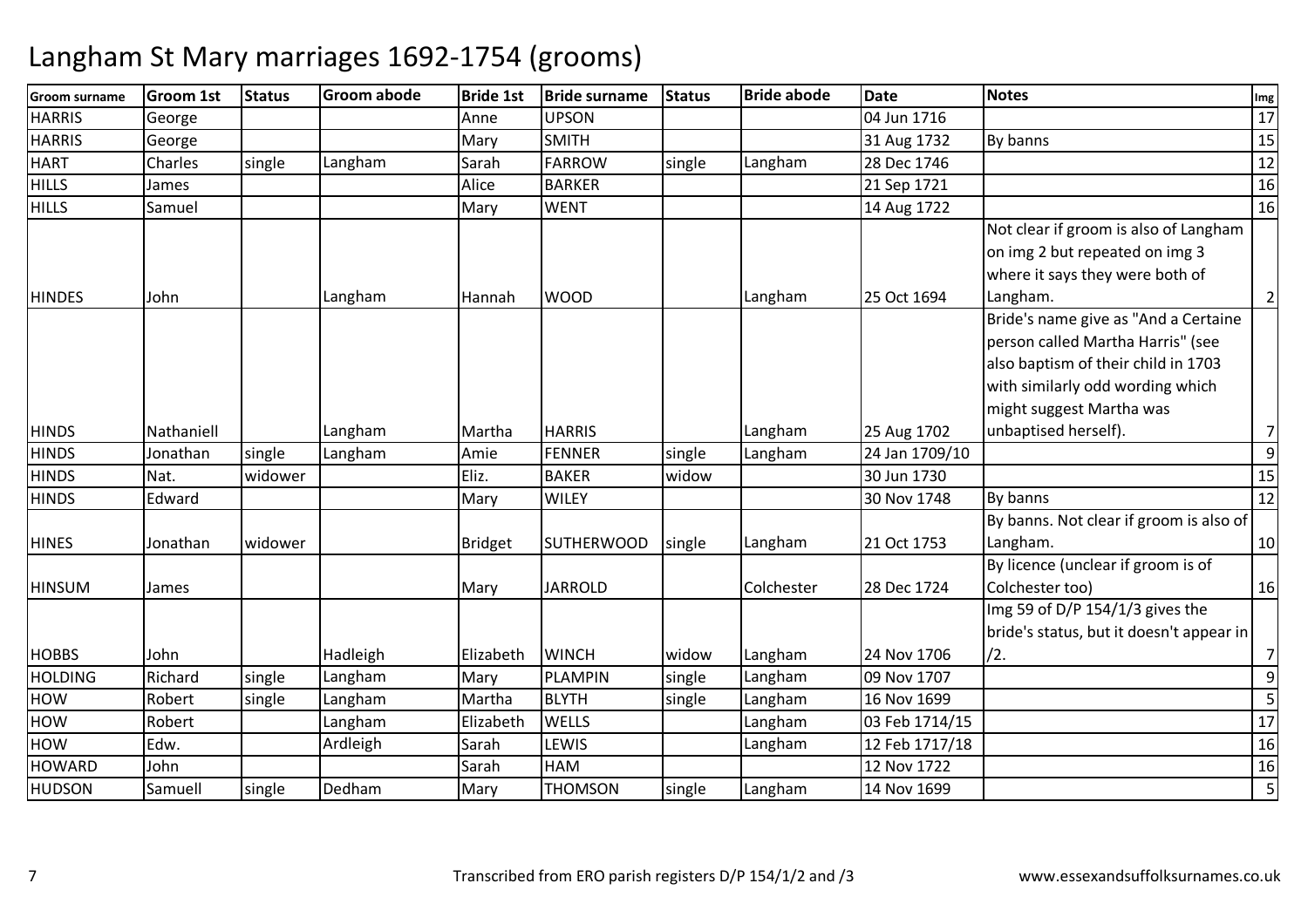| Groom surname   | <b>Groom 1st</b> | <b>Status</b> | <b>Groom abode</b>   | <b>Bride 1st</b> | <b>Bride surname</b> | <b>Status</b> | <b>Bride abode</b> | <b>Date</b>    | <b>Notes</b>                                     | Img              |
|-----------------|------------------|---------------|----------------------|------------------|----------------------|---------------|--------------------|----------------|--------------------------------------------------|------------------|
|                 |                  |               |                      |                  |                      |               |                    |                | By licence. Not clear if groom is also           |                  |
| <b>JOHNSON</b>  | Matthew          |               |                      | Sarah            | <b>BISHOP</b>        |               | Dedham             | 09 Aug 1738    | of Dedham.                                       | 13               |
| <b>JOLLEY</b>   | Tho.             |               | Langham              | Eliz.            | <b>WILES</b>         |               | Langham            | 20 Jul 1693    |                                                  | $\overline{2}$   |
|                 |                  |               |                      |                  |                      |               |                    |                | By licence. Not clear if the groom is            |                  |
| <b>JOSSELIN</b> | John             | single        |                      | Anne             | <b>NEVARD</b>        | single        | Little Horksley    | 02 Jun 1751    | also of Little Horkesley                         | 11               |
| KEEBLE          | William          |               | Nayland              | Phebe            | <b>FISHER</b>        |               | Dedham             | 01 Nov 1715    | By licence                                       | 17               |
| <b>KING</b>     | John             | single        | Langham              | Mary             | <b>BEALE</b>         | single        | Langham            | 10 May 1753    | By banns                                         | 10               |
| <b>KNAP</b>     | Abraham          |               | Dedham               | Elizabeth        | <b>MASCAL</b>        |               | Dedham             | 31 May 1740    | <b>By licence</b>                                | 13               |
| LARIT           | Jonas            |               | Ardleigh             | Mary             | SOUTHGATE            |               | Langham            | 17 Jun 1722    |                                                  | 16               |
| LARRET          | Timothy          | widower       | Stratford            | Mary             | <b>WINCH</b>         |               | Langham            | 23 May 1710    |                                                  | 9                |
|                 |                  |               |                      |                  |                      |               |                    |                | By licence. Not clear if the groom is            |                  |
| LAWRENCE        | John             | widower       |                      | Anne             | <b>DAY</b>           | widow         | Dedham             | 16 Jun 1751    | also of Dedham                                   | 11<br>16         |
| <b>LENG</b>     | Joseph           |               |                      | Eliz.            | HAM                  |               |                    | 16 Dec 1724    |                                                  |                  |
|                 |                  |               |                      |                  |                      |               |                    |                | By banns (not clear if groom is also of          |                  |
| <b>LEST</b>     | William          |               |                      | Elizab.          | <b>SHOCKFORD</b>     |               | Langham            | 22 Feb 1731/32 | Langham)                                         | 15               |
| LEWIS           | Isaac            |               |                      | Mary             | HAM                  |               |                    | 04 Oct 1720    |                                                  | 16               |
| LILLY           | Benjamin         | single        | Langham              | Mary             | <b>RUDKIN</b>        | single        | Langham            | 25 Dec 1749    | By banns                                         | 12               |
| <b>LOANE</b>    | John             | single        | Colchester           | Ann              | <b>HARLOW</b>        | single        | Dedham             | 01 Oct 1701    | Married by Mr Chaplin in virtue of a<br>Lycence. | $\overline{5}$   |
| <b>LONG</b>     | Daniel           |               | Dedham               | Sarah            | <b>BUTCHER</b>       |               | Langham            | 09 Oct 1735    | By banns                                         | 14               |
|                 |                  |               |                      |                  |                      |               |                    |                |                                                  |                  |
| LONG            | Daniel           |               | Dedham               | Sarah            | <b>PHILIPS</b>       | single        | Dedham             | 28 Apr 1752    | By licence. Groom is Daniel Long junr   11       |                  |
|                 |                  |               |                      |                  |                      |               |                    |                | Groom's abode: East                              |                  |
| <b>LUCAS</b>    | Thomas           |               | <b>East Doniland</b> | Hannah           | <b>NEWMAN</b>        |               | Dedham             | 06 Jan 1703/4  | Donyland/Rowhedge                                | $7 \overline{ }$ |
|                 |                  |               |                      |                  |                      |               |                    |                | By a licence of Dedham (presumably               |                  |
|                 |                  |               |                      |                  |                      |               |                    |                | one or both of them is of Dedham -               |                  |
| <b>LUFKIN</b>   | Thomas           |               |                      | Mary             | <b>MAGRE</b>         |               |                    | 17 Nov 1750    | but who?)                                        | 11               |
| LUGAR           | Edward           |               | Ardleigh             | Deborah          | <b>BAINES</b>        |               |                    | 14 Nov 1739    | By licence                                       | 13               |
| <b>MAN</b>      | Henery           | single        | <b>Bromely Mag.</b>  | Sarah            | <b>YOUNGS</b>        | single        | Langham            | 14 Nov 1700    | Groom's abode: Great Bromley                     | 5                |
|                 |                  |               |                      |                  |                      |               | Hadleigh,          |                |                                                  |                  |
| <b>MAN</b>      | George           |               | Hadleigh, Suffolk    | Elizabeth        | <b>TAYLOR</b>        |               | Suffolk            | 26 Aug 1705    | Groom is an "atturney at law"                    | $\overline{7}$   |
| <b>MANNING</b>  | Tho.             |               | Capel                | Eliz.            | <b>BUTCHER</b>       |               | Langham            | 30 Dec 1725    |                                                  | 16               |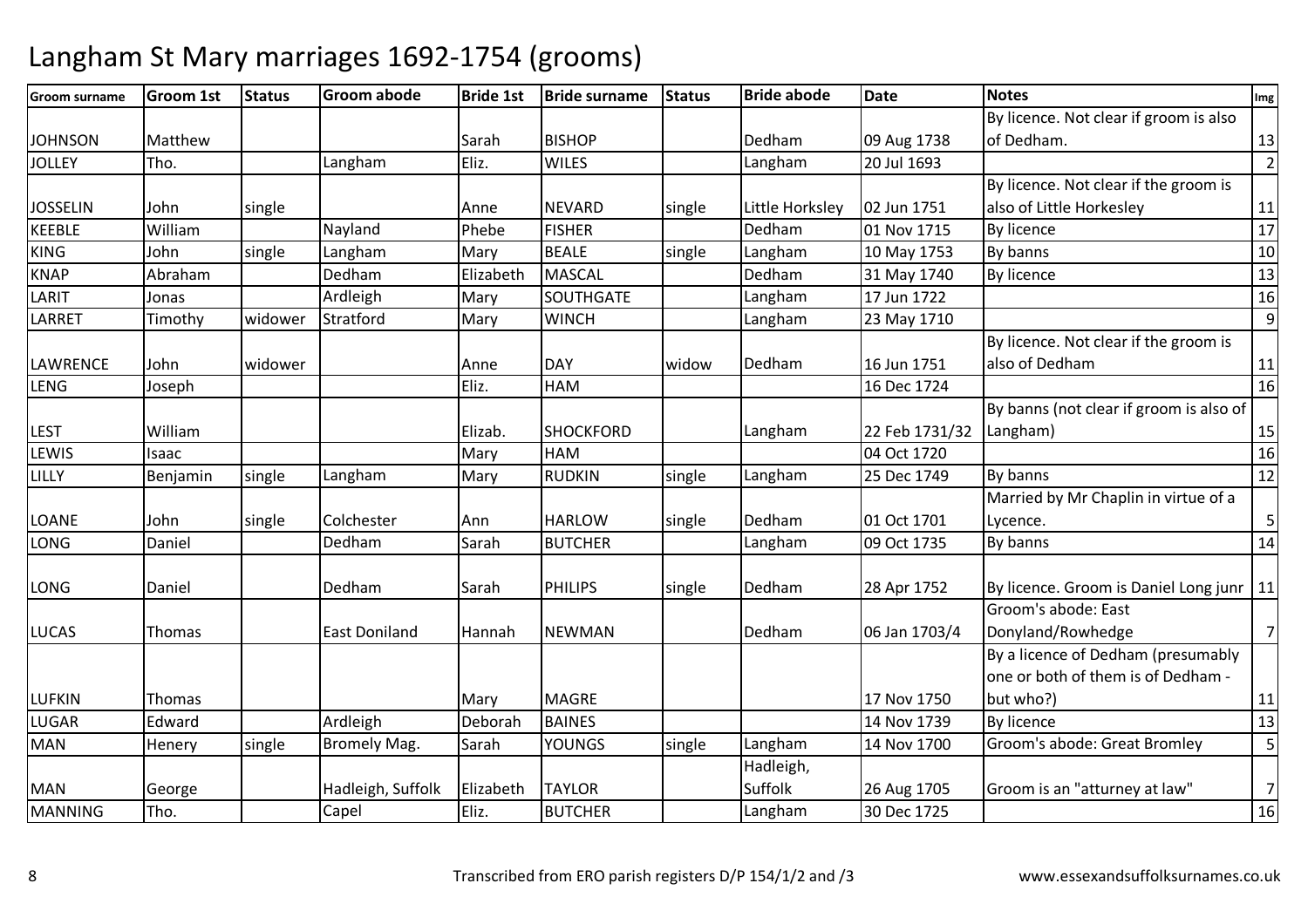| <b>Groom surname</b>           | <b>Groom 1st</b>          | <b>Status</b> | <b>Groom abode</b>      | <b>Bride 1st</b> | <b>Bride surname</b>           | <b>Status</b> | <b>Bride abode</b>         | <b>Date</b>                | <b>Notes</b>                                                                                                                                                                                                                                                                                                                                                                                                         | Img                           |
|--------------------------------|---------------------------|---------------|-------------------------|------------------|--------------------------------|---------------|----------------------------|----------------------------|----------------------------------------------------------------------------------------------------------------------------------------------------------------------------------------------------------------------------------------------------------------------------------------------------------------------------------------------------------------------------------------------------------------------|-------------------------------|
| <b>MARTIN</b>                  | James                     |               |                         | Jane             | <b>BAKER</b>                   |               |                            | 02 Oct 1723                |                                                                                                                                                                                                                                                                                                                                                                                                                      | 16                            |
| MASCHALL                       | James                     | widower       | Dedham                  | Eliz.            | <b>BUGGS</b>                   | single        | Dedham                     | 24 Jun 1710                |                                                                                                                                                                                                                                                                                                                                                                                                                      | 9                             |
| <b>MASKEL</b>                  | Henry                     |               |                         | Martha           | <b>BLYTH</b>                   |               |                            | 23 Sep 1729                |                                                                                                                                                                                                                                                                                                                                                                                                                      | 15                            |
| <b>MAY</b>                     | Henery                    |               | Langham                 | Phebe            | <b>DAVIS</b>                   |               | Langham                    | 17 Nov 1692                | The groom is Mr Henery May. On<br>image 2 and 3 - more info on image<br>3.                                                                                                                                                                                                                                                                                                                                           | $\mathbf{3}$                  |
| <b>MAY</b><br><b>MEADOW</b>    | Jonathan<br>Samuel        | single        | Langham<br><b>Stoke</b> | Sarah<br>Judith  | <b>WYATT</b><br><b>FREEMAN</b> | single        | Langham<br>Dedham          | 21 Sep 1699<br>30 Apr 1744 | Groom's occupation (malster) given<br>in D/P 154/1/3 img 62 but not in /2.<br>By banns at Dedham                                                                                                                                                                                                                                                                                                                     | $\overline{\mathbf{5}}$<br>12 |
| MICHELL                        | Michaell<br><b>Thomas</b> |               |                         | Elizabeth        | <b>UMPHREVILE</b>              |               | Stoake Nailand,<br>Suffolk | 10 May 1697                | Groom is a gent. The bride is the<br>daughter of Sr Charles Umphrevile.                                                                                                                                                                                                                                                                                                                                              | 5                             |
| <b>MILLER</b><br><b>MINGAY</b> | John                      |               |                         | Susan<br>Mary    | <b>WENT</b><br><b>WARD</b>     |               |                            | 23 Sep 1723<br>17 Apr 1723 |                                                                                                                                                                                                                                                                                                                                                                                                                      | 16<br>16                      |
| MONTAGUE                       | Hen.                      |               |                         | Prise?           | CROSS?                         |               |                            | $* * 1693$                 | The bride's first name is very hard to<br>read but she may be Priscilla, who<br>turns up in baptisms later in Langham<br>as Henry Montague's wife. Her<br>surname is just an X. Does this mean<br>the surname was never entered, or<br>was her surname Cross? There are<br>several people by that name in<br>Langham. Some entries on image 2<br>are repeated later in the register, but<br>this one, sadly, is not. | $\overline{2}$                |
|                                |                           |               |                         |                  |                                |               |                            |                            | Groom's abode probably Stoke by                                                                                                                                                                                                                                                                                                                                                                                      |                               |
| <b>MORE</b>                    | Edward                    | single        | <b>Stoake Neiland</b>   | Elizabeth        | <b>FIRMIN</b>                  | single        | Dedham                     | 25 Sep 1711                | Nayland                                                                                                                                                                                                                                                                                                                                                                                                              | 9                             |
| <b>MUMFORD</b>                 | Thomas                    | single        | Dedham                  | Sarah            | <b>DOWNES</b>                  | single        | Langham                    | 20 Apr 1697                |                                                                                                                                                                                                                                                                                                                                                                                                                      | $\overline{5}$                |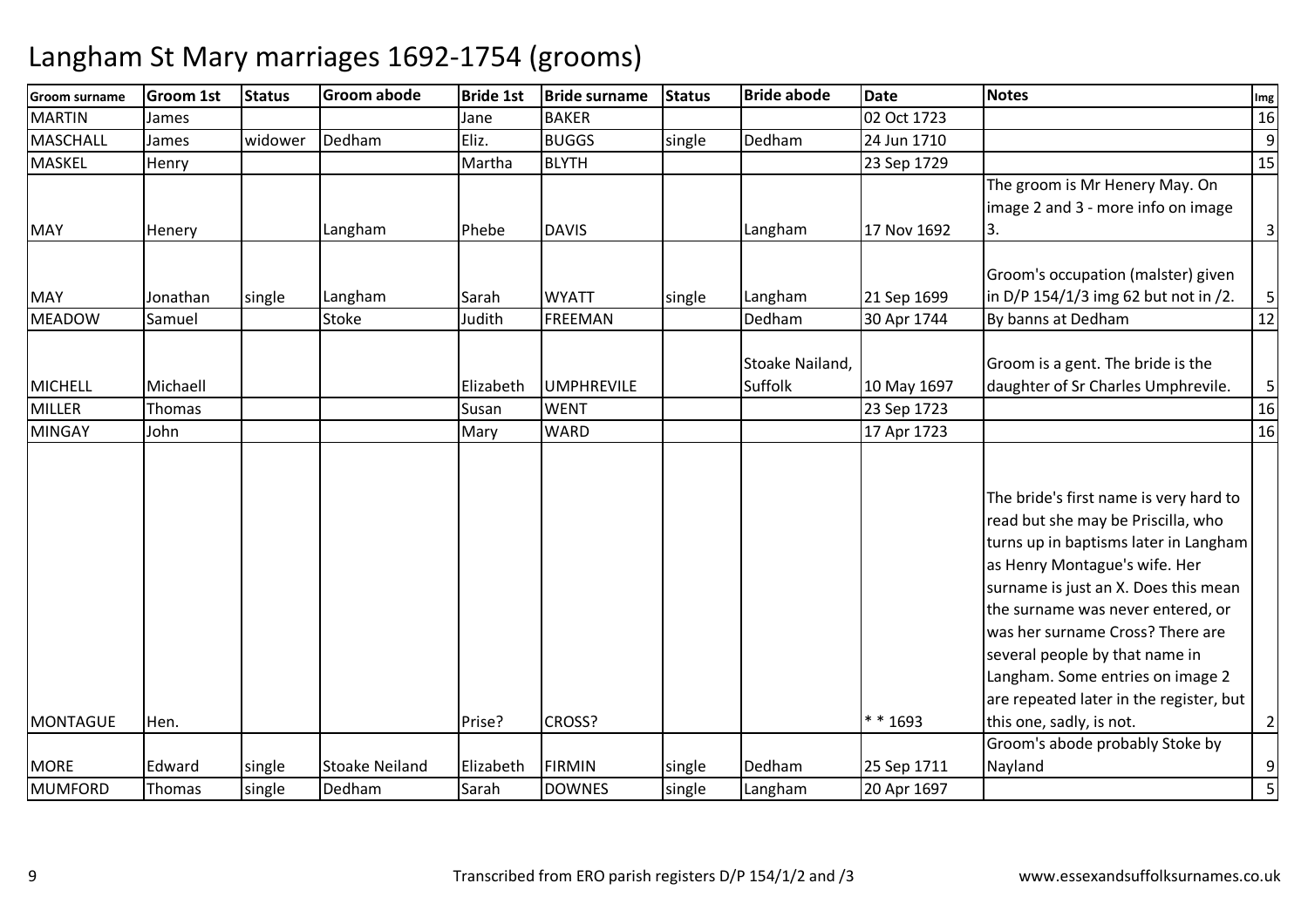#### **Groom surname Groom 1st Status Groom abode Bride 1st Bride surname Status Bride abode Date Notes Img** MUNKIN William widower Mary ALSTON single Horseley Magna 19 Oct 1693<br>MUNSEN William (Langham Eliz. YELL ) Langham 11 Oct 1715 Bride's abode: Great Horkesley 2 MUNSENWilliam<br>Roger Langham Eliz. YELL Langham 11 Oct 1715 <sup>17</sup> MUNSONRoger widower Susan BAINS | 25 Jul 1738 By banns 13 NEVARDEdward **Briget MILLER 127 May 1729** NEVARDD John Boxsted Anne SICKEPRICE Langham m 23 Sep 1750 By banns 12<br>12 PAGE Johnn Boxsted Ann <mark>SALMON</mark> SALMON | Langham 03 Jan 1744/45 By banns 12 PARKER William single Dedham m Sarah FORDHAM single Dedham 11 Jun 1712<br>Leo Leo Lucienno Lucienno Lucienno de La Lucienne Not clear in D/P 154/1/2 if groom is also of Dedham, but it is clear in /3, img 52.9 $\overline{13}$ **PARTRIDGE**  Robert Fordhamm Sarah HOLDEN Langham 10 Feb 1740/41 By licence 13<br>13 April 13 November 13 April 13 November 13 April 13 November 13 April 13 November 13 April 13 November 14 Ap PATKINN Thomas Elizabeth HAM M 28 Sep 1736 By banns 14<br>14 - 28 Sep 1736 By banns 143 PEPER Samuel Elizabeth MILLER 02 Nov 1742 By banns <sup>12</sup> PEPPERR Tho. 16 PEREMENT Georgesingle **Ardleigh**  ElizabethSANTY Spinster Langham<br>SADLER Langham m 01 Oct 1751 By banns 11<br>100 1110 1120 11210 1121 122 PHILIPS James Langhamm Anne SADLER Langham 16 Oct 1718 16<br>16 Anne SADLER Langham 16 Oct 1718 16 PHILIPSS James | Martha Martha HINDS | 10 Nov 1730 0 15 PLAMPINTho. Langham<br>Richard Called Richard m Sarah POOLY Langham 22 Dec 1736 By banns 14<br>14 Sarah POOLY Langham 22 Dec 1736 By banns 14 PLINTONRichard Natha BOLDER 22 Apr 1730 22 Apr 1730 15 PONDERR Isaac National Mary BAINS 24 Sep 1721 24 Sep 1721 16 POPS William single Langham Jane DOWNES single Langham 04 Nov 1708 9 $17$ POPSDaniel **Boxsted** Martha WHITMORE widow<br>Ann ELLINOT single widow Langham<br>single Langham 04 Feb 1715/16<br>16 Feb 1709/10 POTTER Samuell single Langhamm Ann ELLINOT single Langham 16 Feb 1709/10 9POTTER Robert Hester FARRAR 09 Dec 171824 Sep 1728 Not clear if the groom is also of Langhamm 16 POTTERR Robert widower Sarah STARLING STARLING I widow w 24 Sep 1728 15 **PRATT** Stephen single Langham<br>
PURLING Jacob single Terling E m Sarah SEABORNE single Langham 14 Jun 1698<br>Franch Lindon Lindon Lindon Lindon 1600 1600 1600 Groom's surname clearer in D/P 154/1/3 img 62 than in /2. 5 $\overline{2}$ PURLINGsingle Terling, Essex Elizabeth HOW<br>
single Langham Susannah SHEARMAN W single Langham 30 Oct 1693 2<br>20 NAME single Dadbare 06 Oct 1699 2 RANDAmbrose m Susannah SHEARMAN single Dedham 06 Oct 1699 1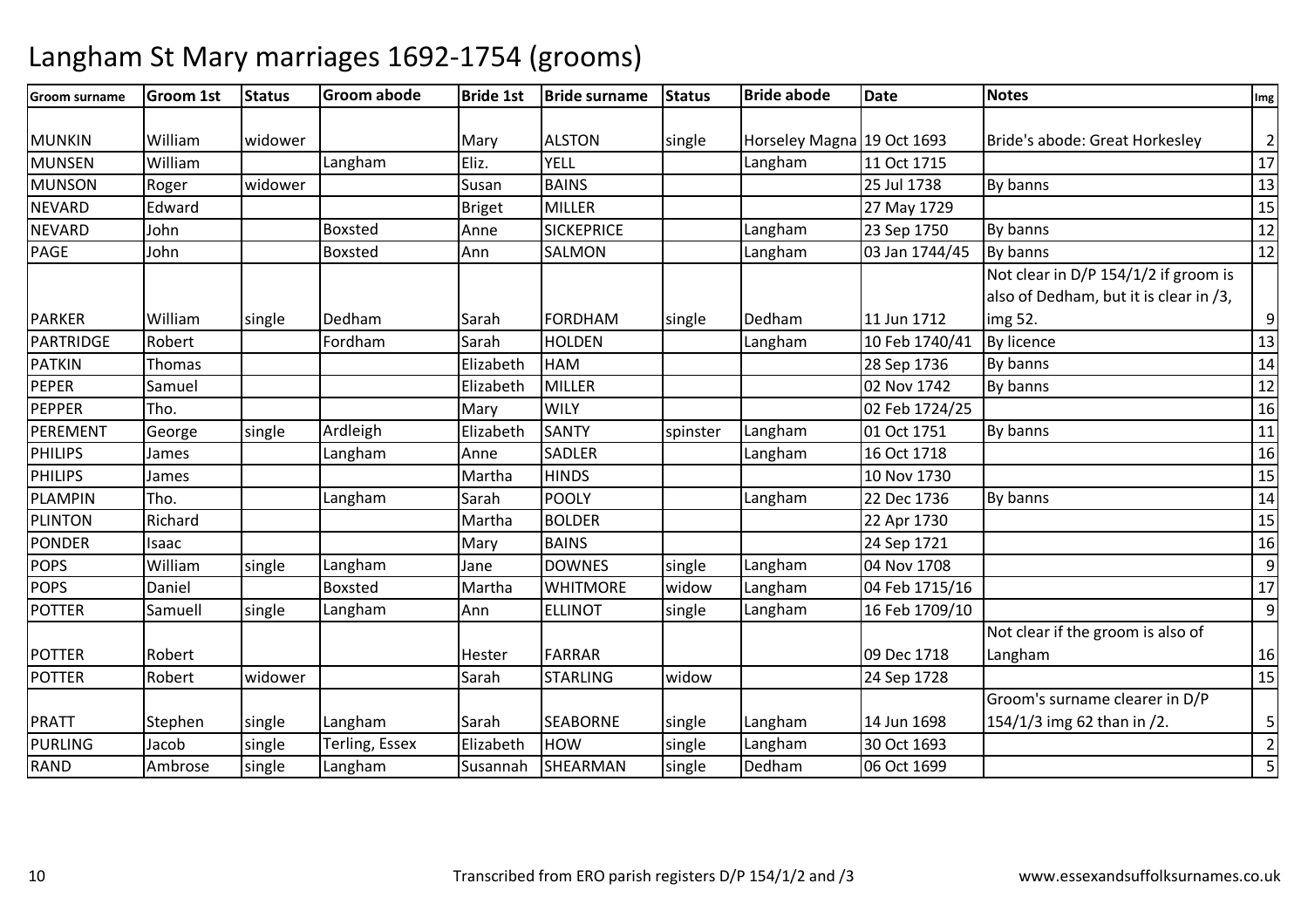| <b>Groom surname</b> | <b>Groom 1st</b> | <b>Status</b> | <b>Groom abode</b> | <b>Bride 1st</b> | <b>Bride surname</b> | <b>Status</b> | <b>Bride abode</b> | <b>Date</b> | <b>Notes</b>                         | Img            |
|----------------------|------------------|---------------|--------------------|------------------|----------------------|---------------|--------------------|-------------|--------------------------------------|----------------|
|                      |                  |               |                    |                  |                      |               |                    |             | Img 52 of D/P 154/1/3 gives their    |                |
|                      |                  |               |                    |                  |                      |               |                    |             | marital statuses, which are missing  |                |
| RAND                 | James            | single        | Copdock, Suffolk   | Margaret         | <b>SUDDERWOOD</b>    | single        | Langham            | 15 Jun 1710 | from $/2$ .                          | $\overline{9}$ |
|                      |                  |               |                    |                  |                      |               |                    |             |                                      |                |
|                      |                  |               |                    |                  |                      |               |                    |             | By banns at Dedham were married at   |                |
|                      |                  |               |                    |                  |                      |               |                    |             | Langham (might mean the banns        |                |
| <b>RAND</b>          | Ambrose          | single        |                    | Martha           | <b>HOY</b>           | single        |                    | 25 Aug 1741 | were published in Dedham)            | 13             |
| <b>ROLF</b>          | Edmund           | single        | Langenhoe          | Mary             | <b>WELLS</b>         | single        | Langenhoe          | 22 Apr 1735 | By licence                           | 14             |
| <b>ROOT</b>          | John             |               |                    | Mary             | <b>FIELD</b>         |               |                    | 24 Apr 1739 | By banns                             | 13             |
| <b>RUDKIN</b>        | James            | single        | Langham            | Eliz.            | <b>WARNER</b>        | single        | Langham            | 30 Jun 1692 |                                      | $\overline{2}$ |
| <b>RUDKIN</b>        | Joseph           | single        | Langham            | Elizabeth        | <b>BAKER</b>         | single        | Langham            | 22 Aug 1710 |                                      | 9              |
| <b>RUDKIN</b>        | Samuel           |               |                    | Martha           | <b>BURGIS</b>        |               |                    | 12 Nov 1716 |                                      | 17             |
| <b>RUDKIN</b>        | Joseph           |               | Langham            | Susan            | <b>RUSELS</b>        |               | Langham            | 12 Apr 1737 | By banns                             | 14             |
| <b>RUDKIN</b>        | Samuel           |               | Langham            | Mary             | <b>PONDEN</b>        |               | Dedham             | 02 May 1742 | By licence                           | 13             |
|                      |                  |               |                    |                  |                      |               |                    |             | By banns. Day of month not in        |                |
| <b>RUDKIN</b>        | John             |               |                    | Hannah           | <b>DAY</b>           |               |                    | * Nov 1750  | register.                            | 11             |
|                      |                  |               |                    |                  |                      |               |                    |             |                                      |                |
| <b>RUSSELS</b>       | John             |               | Lalford            | Elizabeth        | <b>CHAPLIN</b>       |               | Langham            | 31 Oct 1744 | By banns. (groom's abode Lawford?)   | 12             |
| <b>SADLAR</b>        | William          |               | Langham            | Susan            | SUNDRENWOOD          |               | Langham            | 09 Nov 1714 |                                      | 17             |
| <b>SADLER</b>        | Joseph           |               |                    | Deborah          | <b>BLYTH</b>         |               |                    | 18 Sep 1739 | <b>By licence</b>                    | 13             |
| SADLER               | Henry            |               | Langham            | Elizabeth        | <b>SMITH</b>         |               | Langham            | 27 Dec 1743 | By banns                             | 12             |
| SADLER               | James            | single        | Langham            | Sarah            | <b>RIVET</b>         | single        | Langham            | 17 Sep 1751 | <b>By licence</b>                    | 11             |
| SADLER               | William          | single        | Langham            | Mary             | <b>HILLS</b>         | single        | Langham            | 01 Oct 1751 | By banns                             | 11             |
| <b>SAGER</b>         | John             | single        | Langham            | Deborah          | <b>STEPHENS</b>      | single        | Langham            | 07 May 1701 |                                      | 5              |
|                      |                  |               |                    |                  |                      |               | Stratford,         |             | Found in D/P 154/1/3, not in /2. By  |                |
| <b>SALMON</b>        | Robt.            | bachelor      | Coggishall         | Lydia            | <b>ROBERTS</b>       | widow         | Suffolk            | 10 Jun 1714 | llicence.                            | 49             |
| <b>SALMON</b>        | John             | single        | Nayland, Suffolk   | Mary             | <b>BLYTH</b>         | single        | Langham            | 02 Jan 1754 | <b>By licence</b>                    | 10             |
|                      |                  |               |                    |                  |                      |               |                    |             | By banns. Groom's occupation         |                |
|                      |                  |               | Grinstead,         |                  |                      |               | Bently Parva,      |             | (glover) given in D/P 154/1/3 img 62 |                |
| SAVAGE               | John             | widower       | Colchester         | Ann              | <b>BECKWITH</b>      | widow         | Suffolk            | 06 Jul 1699 | but not in /2.                       | 5              |
|                      |                  |               |                    |                  |                      |               |                    |             | By banns. Day of month not in        |                |
| <b>SCOT</b>          | Matthew          |               |                    | Elizabeth        | <b>HOW</b>           |               |                    | * Oct 1742  | register.                            | 12             |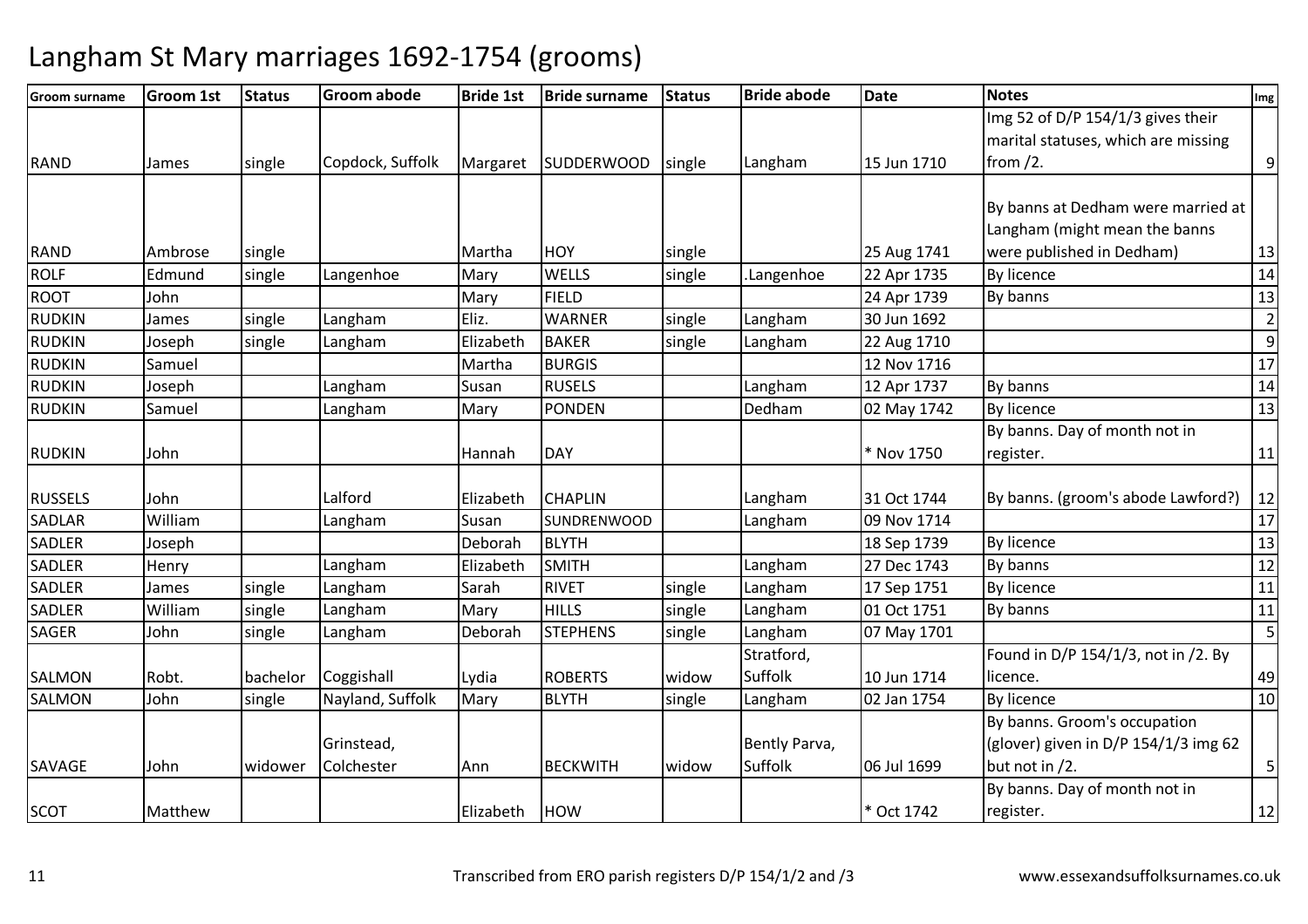| <b>Groom surname</b> | <b>Groom 1st</b> | <b>Status</b> | <b>Groom abode</b> | <b>Bride 1st</b> | <b>Bride surname</b> | <b>Status</b> | <b>Bride abode</b> | <b>Date</b>    | Notes                                    | Img            |
|----------------------|------------------|---------------|--------------------|------------------|----------------------|---------------|--------------------|----------------|------------------------------------------|----------------|
|                      |                  |               |                    |                  |                      |               |                    |                |                                          |                |
|                      |                  |               |                    |                  |                      |               |                    |                | Married at Stoak in Suffolke (appears    |                |
| <b>SEAGER</b>        | Richard          |               |                    |                  |                      |               |                    | 26 May 1695    | in D/P 154/1/3 only, not in /2).         | 62             |
|                      |                  |               |                    |                  |                      |               |                    |                | Bride is of St Martin's, Colchester.     |                |
|                      |                  |               |                    |                  |                      |               |                    |                | Entry appears in D/P 154/1/3 but not     |                |
|                      |                  |               |                    |                  |                      |               |                    |                | in /2. Not clear if the groom is also of |                |
| <b>SHARES</b>        | Timothy          |               |                    | Mary             | <b>MARTIN</b>        |               |                    |                | 09 Mar 1713/14 St Martin's, Colchester.  | 52             |
| <b>SHARPE</b>        | Thomas           | widower       | Dedham             | Martha           | <b>SALMON</b>        | widow         | Dedham             | 06 Mar 1706/7  |                                          | $\overline{7}$ |
|                      |                  |               |                    |                  |                      |               |                    |                | Bride's status appears in D/P 154/1/3    |                |
| SHEARMAN             | Libbeus          | widower       | Dedham             | Sarah            | <b>BRADLIE</b>       | single        | Langham            | 11 Oct 1696    | img 62 not in /2.                        | 5 <sup>1</sup> |
| SHEARMAN             | Mark             | single        | Dedham             | Ann              | <b>GRANGE</b>        | single        | Langham            | 24 Dec 1696    |                                          | 5 <sup>1</sup> |
|                      |                  |               |                    |                  |                      |               |                    |                |                                          |                |
|                      |                  |               |                    |                  |                      |               |                    |                | Groom's occupation (weaver) given        |                |
| <b>SHELDRICK</b>     | John             | widower       | Boxtead            | Mary             | <b>WENLOCK</b>       | widow         | Langham            | 20 Apr 1699    | in D/P 154/1/3 img 62 but not in /2.     | 5              |
|                      |                  |               | St Giles,          |                  |                      |               |                    |                |                                          |                |
| <b>SHEPHERD</b>      | Henery           |               | Colchester         | Susanna          | <b>MUNKIN</b>        |               | Langham            | 02 May 1695    | On images 2 and 4 of the register.       | $\overline{2}$ |
| <b>SHERMAN</b>       | John             |               |                    | <b>Hester</b>    | <b>TALBOT</b>        |               |                    | 18 May 1718    |                                          | 16             |
| <b>SHERMAN</b>       | Edmund           |               |                    | Mary             | <b>RUDKIN</b>        |               |                    | 17 Mar 1736/37 | By licence                               | 14             |
| <b>SHOCKFORD</b>     | Samuel           |               |                    | Eliz.            | <b>CLARK</b>         |               |                    | 23 May 1723    |                                          | 16             |
| <b>SIBBORN</b>       | William          |               | Stratford          | Mary             | <b>SICKLEPRICE</b>   |               | Langham            | 22 Feb 1736/37 |                                          | 14             |
|                      |                  |               |                    |                  |                      |               |                    |                | By licence. No first names - they are    |                |
|                      |                  |               |                    |                  |                      |               |                    |                | Mr Sida and Mrs Freeman in the           |                |
|                      |                  |               |                    |                  |                      |               |                    |                | register. Not clear if the groom is also |                |
| <b>SIDA</b>          |                  |               |                    |                  | <b>FREEMAN</b>       | widow         | Dedham             | 18 Sep 1750    | of Dedham.                               | 12             |
| <b>SMITH</b>         | Beamis           | single        | Langham            | Mary             | <b>SALMON</b>        | single        | Cogshall           | 03 May 1711    | Bride's abode: Coggeshall                | $\overline{9}$ |
| <b>SMITH</b>         | John             |               | <b>Boxted</b>      | Elizabeth        | <b>STEPHENS</b>      |               | Langham            | 16 Jul 1719    |                                          | 16             |
| <b>SMITH</b>         | John             |               |                    | Eliz.            | <b>TEEL</b>          |               |                    | 02 May 1723    |                                          | 16             |
| <b>SMITH</b>         | Ruben            |               |                    | Elizabeth        | <b>BREAM</b>         |               |                    | 22 Sep 1734    |                                          | 15             |
| <b>SMITH</b>         | Henry            |               | Dedham             | Mary             | <b>WARNER</b>        |               | Langham            | 01 Oct 1734    |                                          | 14             |
|                      |                  |               |                    |                  |                      |               |                    |                | By licence. Not clear if groom is also   |                |
| <b>SMITH</b>         | Alexander        |               |                    | Eliz.            | <b>POYNTER</b>       |               | Dedham             | 05 Apr 1739    | of Dedham.                               | 13             |
| <b>SMITH</b>         | John             | single        | Langham            | Mary             | CHAPMAN              | single        | Langham            | 10 Nov 1747    | By banns                                 | 12             |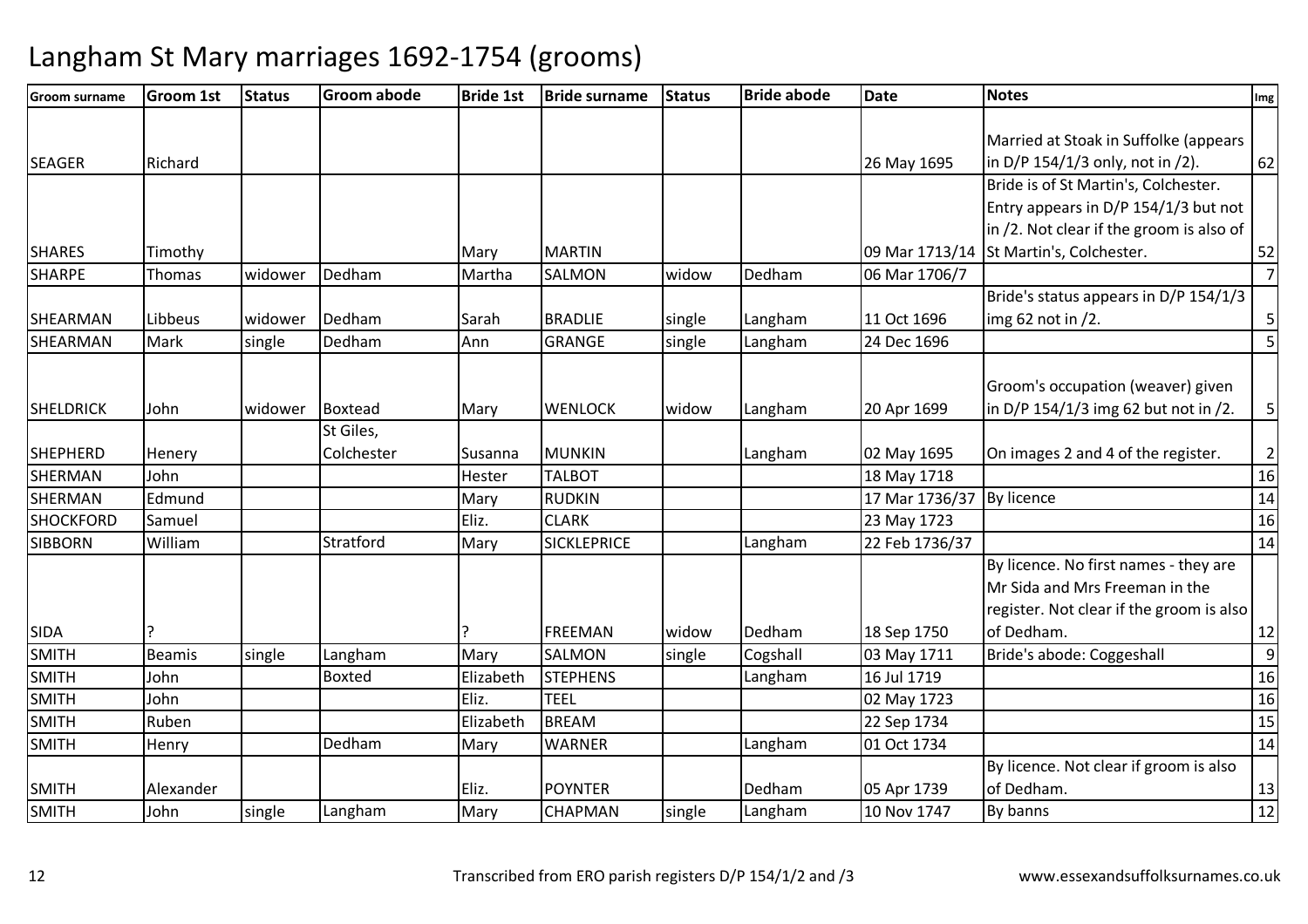| <b>Groom surname</b> | <b>Groom 1st</b> | <b>Status</b> | <b>Groom abode</b> | <b>Bride 1st</b> | <b>Bride surname</b> | <b>Status</b> | <b>Bride abode</b>    | <b>Date</b>    | <b>Notes</b>                                                                                                                                         | Img            |
|----------------------|------------------|---------------|--------------------|------------------|----------------------|---------------|-----------------------|----------------|------------------------------------------------------------------------------------------------------------------------------------------------------|----------------|
| SOUTHGATE            | Samuell          | widower       | Langham            | Deborah          | <b>SAGER</b>         | widow         | Langham               | 15 Apr 1707    |                                                                                                                                                      | $\overline{7}$ |
| <b>SOUTHGATE</b>     | Samuel           |               |                    | Mary             | <b>COOK</b>          |               | Langham               | 14 Aug 1716    | Not clear if groom is also of Langham                                                                                                                | 17             |
| <b>SOUTHGATE</b>     | William          |               |                    | <b>Bridget</b>   | <b>MILLER</b>        |               |                       | 29 May 1733    | By banns                                                                                                                                             | 15             |
| <b>SOUTHGATE</b>     | William          | widower       | Langham            | Anne             | <b>FARROW</b>        | single        | Langham               | 24 Aug 1736    | By banns                                                                                                                                             | 14             |
| <b>SOUTHGATE</b>     | Daniel           |               |                    | Margaret         | <b>KISSER</b>        |               |                       | 24 Apr 1739    | By banns                                                                                                                                             | 13             |
| <b>SPARLING</b>      |                  |               | <b>Boxtead</b>     | Hellena          | <b>ROSIER</b>        |               | <b>Stoake Neiland</b> | 22 Oct 1696    | Bride's abode: Stoke by Nayland.<br>Appears in D/P 154/1/3 but not in /2.                                                                            | 62             |
| <b>SPARR</b>         | Thomas<br>Tho.   | single        |                    |                  | <b>FOLLYARD</b>      | single        |                       |                |                                                                                                                                                      | 16             |
|                      |                  |               |                    | Rachel           |                      |               |                       | 25 Feb 1722/23 |                                                                                                                                                      |                |
| <b>SPENCER</b>       | William          |               |                    | Mary             | YELDOM               |               |                       | 23 Sep 1729    |                                                                                                                                                      | 15             |
| <b>SPENSER</b>       | Isaac            |               |                    | Mary             | <b>CLARK</b>         |               | Stratford             | 01 Aug 1717    | By licence (unclear if groom is also of<br>Stratford)                                                                                                | 16             |
| <b>STARLING</b>      | John             |               |                    | Susanna          | <b>MUNSON</b>        |               | Langham               | 09 Jan 1730/31 | Not clear if the groom is also of<br>Langham                                                                                                         | 15             |
| <b>STARLING</b>      | William          |               | Langham            | Elizabeth        | <b>HAMMOND</b>       |               | Langham               | 14 Jan 1746/47 | By banns                                                                                                                                             | 12             |
| <b>STEVENS</b>       | Tho.             |               | Langham            | Hannah           | <b>ANDERTON</b>      |               | Langham               | 20 Apr 1715    |                                                                                                                                                      | 17             |
| <b>STRANGE</b>       | Mathew           |               |                    | Elizabeth        | <b>WENT</b>          |               |                       | 12 Nov 1730    |                                                                                                                                                      | 15             |
| <b>STUD</b>          | Stephen          |               |                    | Sarah            | <b>HARDY</b>         |               |                       | 22 Sep 1730    | By banns                                                                                                                                             | 15             |
| <b>SURRY</b>         | Will.            |               |                    | Sarah            | <b>HAM</b>           |               |                       | 30 Jun 1723    |                                                                                                                                                      | 16             |
| <b>SURRY</b>         | Samuel           |               |                    | Elizabeth        | PEPPER               |               |                       | 09 May 1749    | By banns                                                                                                                                             | 12             |
| <b>SURRY</b>         | Edward           | single        | Langham            | Sarah            | <b>DOBERTER</b>      | single        | Langham               | 26 May 1752    | By banns                                                                                                                                             | 11             |
| <b>TALBOT</b>        | William          | single        | Langham            | Ann              | LADBROOK             | single        | Langham               | 25 Feb 1706/7  |                                                                                                                                                      | $\overline{7}$ |
|                      |                  |               |                    |                  |                      |               |                       |                | Groom's abode: Wivenhoe. Img 59 of<br>D/P 154/1/3 says "Payable by ye<br>collector of Wevenhoe ye place of his<br>Habitacion." (Marriages were taxed |                |
| <b>THORNE</b>        | Joseph           |               | Wevenhoe           | Allice           | URWIN                |               | Boxtead               | 28 Feb 1705/6  | at the time).                                                                                                                                        | $\overline{7}$ |
| <b>TURNER</b>        | Tho.             |               | Higham             | Alice            | <b>SADLER</b>        |               |                       | 28 Nov 1717    |                                                                                                                                                      | 16             |
| <b>TURNER</b>        | William          |               |                    | Elizabeth        | <b>BREAM</b>         |               |                       | 07 Oct 1728    |                                                                                                                                                      | 15             |
| <b>VINCE</b>         | William          | single        | Langham            | Dorothy          | <b>CAVE</b>          | single        | Langham               | 17 Feb 1701/2  |                                                                                                                                                      | 5              |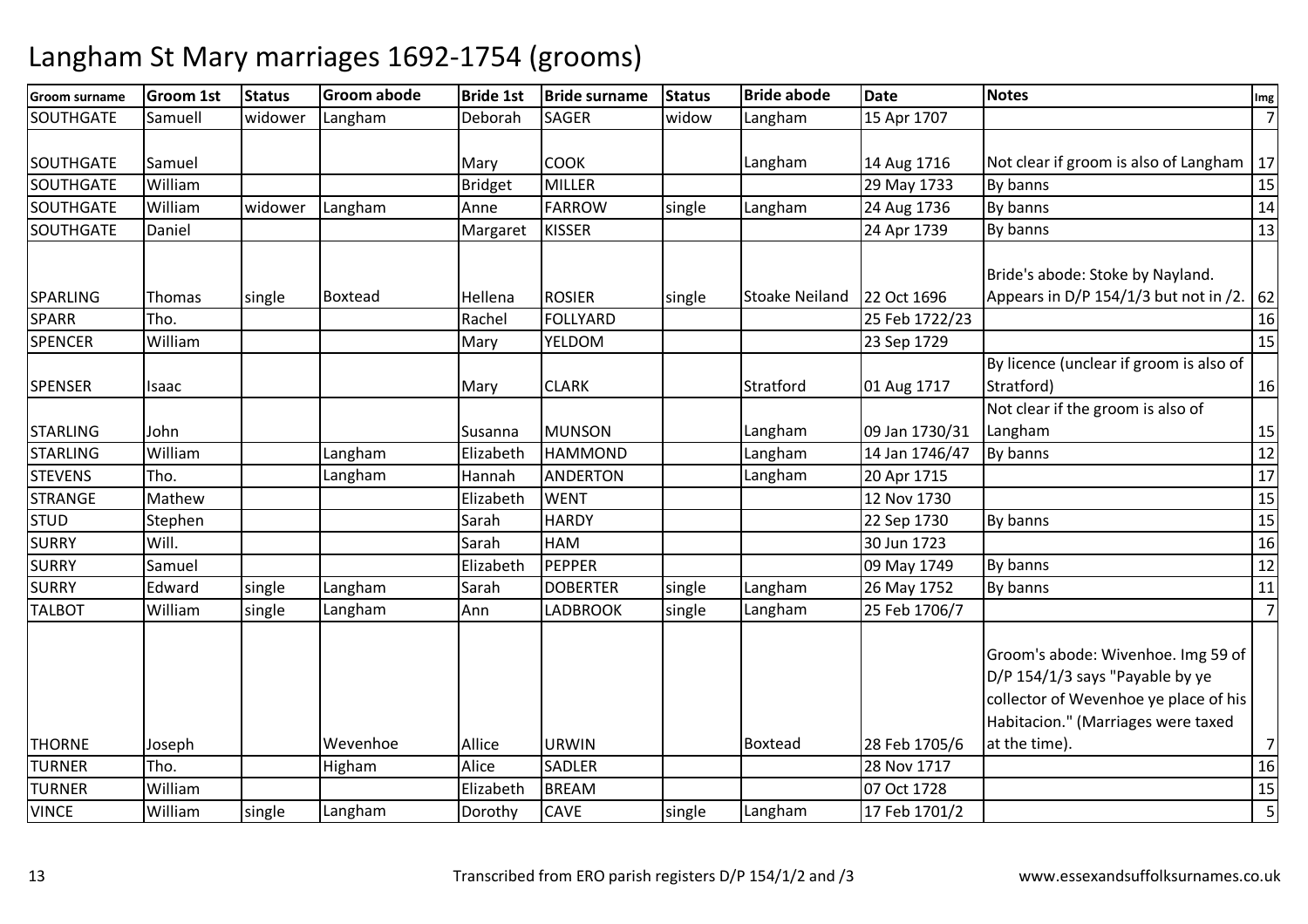| <b>Groom surname</b> | Groom 1st | <b>Status</b> | <b>Groom abode</b> | <b>Bride 1st</b> | <b>Bride surname</b> | <b>Status</b> | <b>Bride abode</b> | Date           | <b>Notes</b>                       | Img            |
|----------------------|-----------|---------------|--------------------|------------------|----------------------|---------------|--------------------|----------------|------------------------------------|----------------|
| <b>VINCE</b>         | Anthony   | single        | Langham            | Margarett        | <b>HALSTEAD</b>      | single        | Langham            | 15 May 1701    |                                    | 5              |
| <b>VINCE</b>         | William   |               |                    | Cath.            | <b>WALLIS</b>        |               |                    | 02 Aug 1726    |                                    | 16             |
| <b>VINCE</b>         | John      | single        | Langham            | Sarah            | <b>HARPER</b>        | single        | Langham            | 08 May 1735    | By banns                           | 14             |
| <b>VINCE</b>         | William   | widower       | Dedham             | Susan            | WEEDS                |               | Langham            | 03 Oct 1738    | By banns                           | 13             |
| <b>VINCE</b>         | Jacob     |               |                    | Susan            | <b>BAKER</b>         |               |                    | 05 Jul 1739    | By banns                           | 13             |
| <b>WARNER</b>        | Samuell   | single        | Langham            | Mary             | <b>CUTCHIE</b>       | single        | Langham            | 18 Feb 1698/99 |                                    | 5              |
| <b>WARREN</b>        | Robert    |               | Langham            | Jane             | <b>POPS</b>          |               | Langham            | 10 Apr 1737    | By banns                           | 14             |
| <b>WARREN</b>        | Robert    | widower       | Langham            | Mary             | <b>CULF</b>          | single        | Langham            | 11 Jun 1752    | By banns                           | 11             |
| <b>WATTS</b>         | Joseph    | single        | Dedham             | Mary             | <b>WHITE</b>         | single        | Langham            | 20 Mar 1750/51 | By licence                         | 11             |
| <b>WEB</b>           | John      |               |                    | Susan            | <b>WENT</b>          |               |                    | 28 Mar 1728    | By licence                         | 16             |
| <b>WEB</b>           | John      |               | Dedham             | Susan            | <b>WENT</b>          |               |                    | 12 Jan 1744/45 | By banns                           | 12             |
| <b>WEBB</b>          | John      | single        |                    | Jane             | <b>MARTIN</b>        | single        |                    | 09 Oct 1744    | By banns                           | $12\,$         |
| <b>WENLOCK</b>       | Richard   |               | Langham            | Eliz.            | <b>BEAUMONT</b>      |               | Colchester         | 05 Dec 1695    | On images 2 and 4 of the register. | $\overline{2}$ |
| <b>WENLOCK</b>       | Thomas    |               |                    | Deborah          | <b>KING</b>          |               |                    | 16 Nov 1716    |                                    | 17             |
| <b>WENT</b>          | William   | single        | Langham            | Susannah         | <b>BARNES</b>        | single        | Langham            | 12 Oct 1708    |                                    | $\overline{9}$ |
| <b>WENT</b>          | John      |               |                    | Sarah            | <b>BUTCHER</b>       |               |                    | 05 Nov 1733    | By banns                           | 15             |
| <b>WENT</b>          | William   |               | Langham            | Catharine        | <b>VINCE</b>         |               | Langham            | 26 Aug 1735    |                                    | 14             |
| <b>WHENT</b>         | Robert    | single        | Langham            | Hannah           | <b>KING</b>          | single        | Langham            | 20 Feb 1753    | By banns                           | 10             |
| <b>WHITE</b>         | John      |               |                    | Martha           | <b>HINDS</b>         |               |                    | 10 Nov 1730    |                                    | 15             |
| <b>WINCH</b>         | John      | single        | Langham            | Hester           | SALMON               | single        | Langham            | 18 Sep 1707    |                                    | 9              |
|                      |           |               |                    |                  |                      |               |                    |                | By banns. The groom is John Winch  |                |
| <b>WINCH</b>         | John      | single        | Langham            | Anne             | <b>HALLS</b>         | single        | Langham            | 15 Jan 1735/36 | junr.                              | 14             |
| <b>WINDEN</b>        | James     | single        | Langham            | Susannah         | <b>WATTS</b>         | single        | Langham            | 08 May 1711    |                                    | 9              |
|                      |           |               |                    |                  |                      |               |                    |                | Img 52 of D/P 154/1/3 spells the   |                |
|                      |           |               |                    |                  |                      |               |                    |                | surname Winterbourne but it's      |                |
| <b>WINTERBURN</b>    | John      | single        | Colchester         | Lucia            | <b>WENLOCK</b>       | single        | Langham            | 03 Apr 1711    | Winterburn in /2.                  | 9              |
| <b>WOODGATE</b>      | William   |               | Stratford          | Sarah            | <b>SMITH</b>         |               | Dedham             | 14 Jun 1742    | By licence                         | $12\,$         |
| <b>WYLY</b>          | Thomas    |               |                    | Mary             | <b>PARKER</b>        |               |                    | 05 Nov 1726    | By licence                         | 16             |